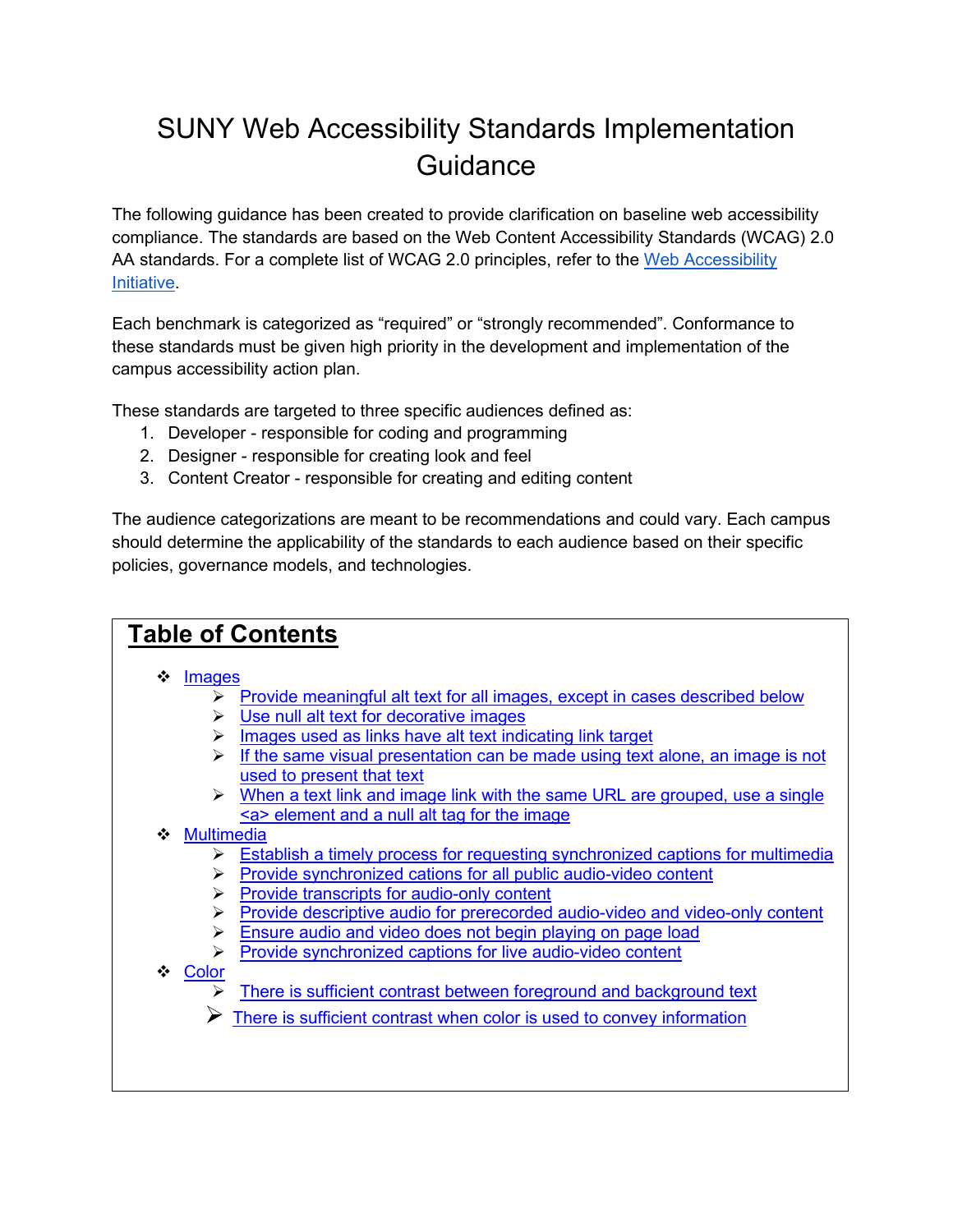# **Table of Contents Cont.**

- [Links](#page-11-0)
	- $\triangleright$  [Link text describes the destination of the link](#page-11-1)
	- $\triangleright$  [All links are distinguishable](#page-11-2)
- [Structure](#page-12-0)
	- $\triangleright$  [Heading structure is logical](#page-12-1)
	- $\triangleright$  Heading structure includes [an H1 tag and does not skip levels](#page-12-2)
	- $\triangleright$  [Reading order is logical and intuitive](#page-12-3)
	- $\triangleright$  Information and relationships that [are implied by visual or auditory](#page-13-0) formatting [are conveyed in accessible ways](#page-13-0)
- ❖ [Keyboard/Navigation](#page-14-0)
	- $\triangleright$  [Provide a method to skip repetitive navigation](#page-14-1)
	- $\triangleright$  [All links are available using](#page-14-2) the keyboard
	- > [There are no "keyboard traps"](#page-15-0)
	- $\triangleright$  [The tabbing order is logical](#page-15-1)
	- $\triangleright$  [Keyboard focus is visible](#page-15-2)
	- $\triangleright$  [Presentation, layout, and navigation are consistent for repeated content](#page-16-0)
	- $\triangleright$  [The option to skip links is the first option when tabbing](#page-16-1)
- ❖ **[Labels/Titles](#page-18-0)** 
	- $\triangleright$  [All form controls are properly labeled](#page-18-1)
	- $\triangleright$  [All tables are properly labeled with headers](#page-18-2)
	- $\triangleright$  Frames and [iFrames have appropriate](#page-18-3) titles
- ❖ [Miscellaneous](#page-20-0)
	- The page [is readable and functional when text size is doubled](#page-20-1)
	- $\triangleright$  [The language of the page is identified using](#page-20-2) the HTML lang attribute
	- $\triangleright$  [Instructions do not rely solely on size, shape, color, or visual location](#page-20-3)
	- $\triangleright$  [No content flashes more than 3 times per](#page-20-4) second
	- $\triangleright$  If a page has a timing, the user is given options to turn off, adjust or extend the [timing](#page-21-0)
	- $\triangleright$  The page [has a descriptive page title](#page-21-1)
	- $\triangleright$  [Every page contains a link to an accessibility](#page-22-0) statement that provides contact [information to get help if needed](#page-22-0)
	- $\triangleright$  Multiple ways are available [to find other web pages on the site](#page-22-1)
	- $\triangleright$  When appropriate, the language of sections of content that are different [languages are identified](#page-22-2)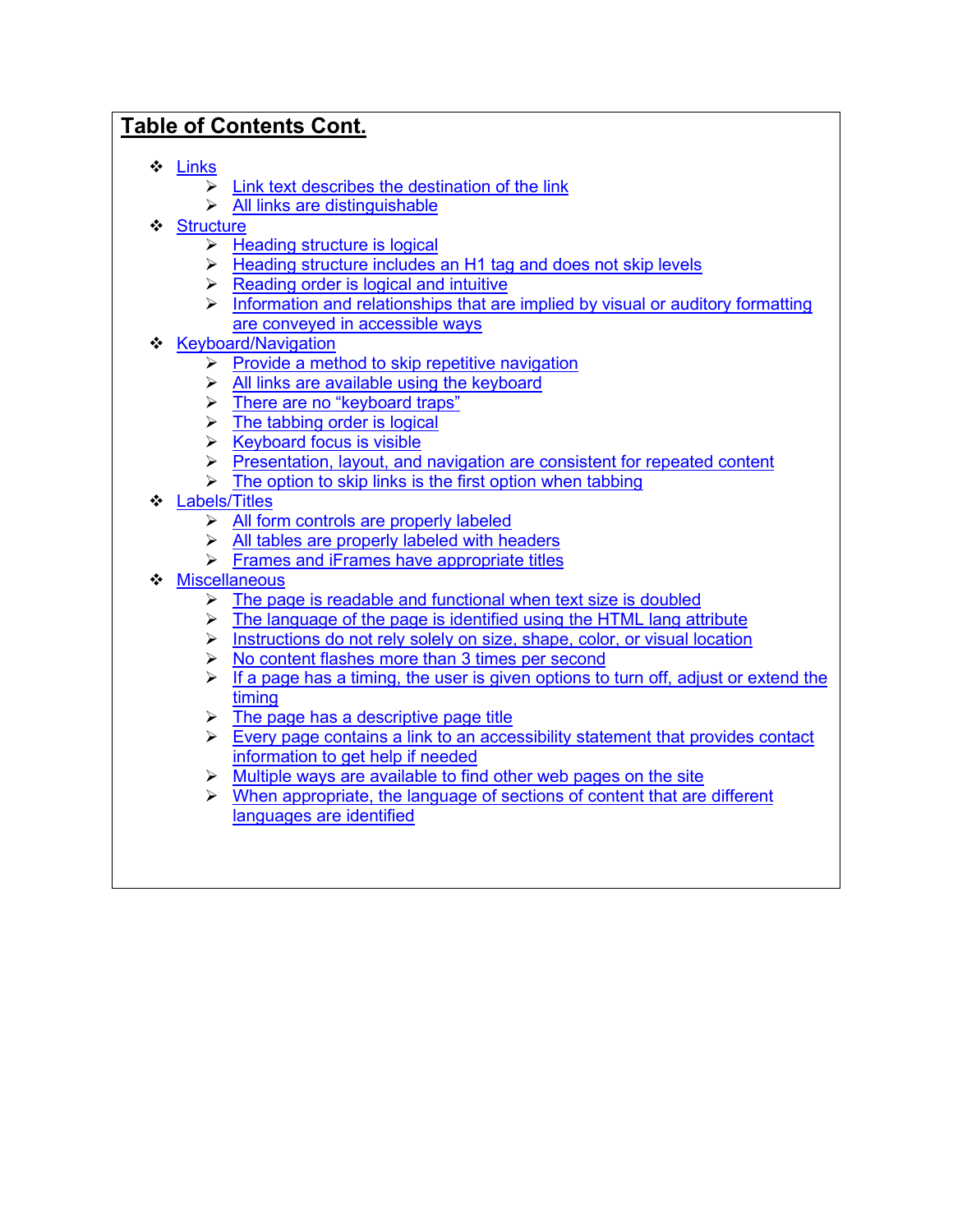# <span id="page-2-0"></span>Images

# <span id="page-2-1"></span>**Provide meaningful alt text for all images, except in cases described below**

Required

# **What it Means**

Alternative text (alt text) provides a textual alternative to non-text content on web pages. Alt text needs to provide meaningful information, especially the context in which the image is being used.

#### **Why it Matters**

If a web page includes images, the content of those images will be inaccessible to people who are unable to see. Alternative text presents the content or function of an image to screen reader users or in other situations where images cannot be seen or are unavailable.

#### **How to Implement**

Writing good alt text can be a challenge to implement correctly. It requires understanding the purpose and context of the image.

#### **For more information:**

● See Webaim's [article on alternative text.](https://webaim.org/techniques/alttext/)

# **Notes on Testing**

Automated testing tools can locate images that do not have alt text. However, automated tools cannot evaluate if the alt text is meaningful. For example, older CMS systems would include the file name as the alt text by default which in most instances is not meaningful. In addition to automated tools, manually check images on high traffic and mission critical pages.

# <span id="page-2-2"></span>**Use null alt text for decorative images (alt="")**

**Required** 

# **What it Means**

Decorative images are images that don't add value to a page. They provide no function or information beyond aesthetics. Any image that is decorative should include an alt attribute with a blank value.

#### **Why it Matters**

Every image is required to have alt text. Using a null alt text is a standard technique that communicates to screen readers that the image can be ignored. Without the blank alt attribute, a screen reader will typically read the full file name.

#### **How to Implement**

alt="" (no space between the quotation marks)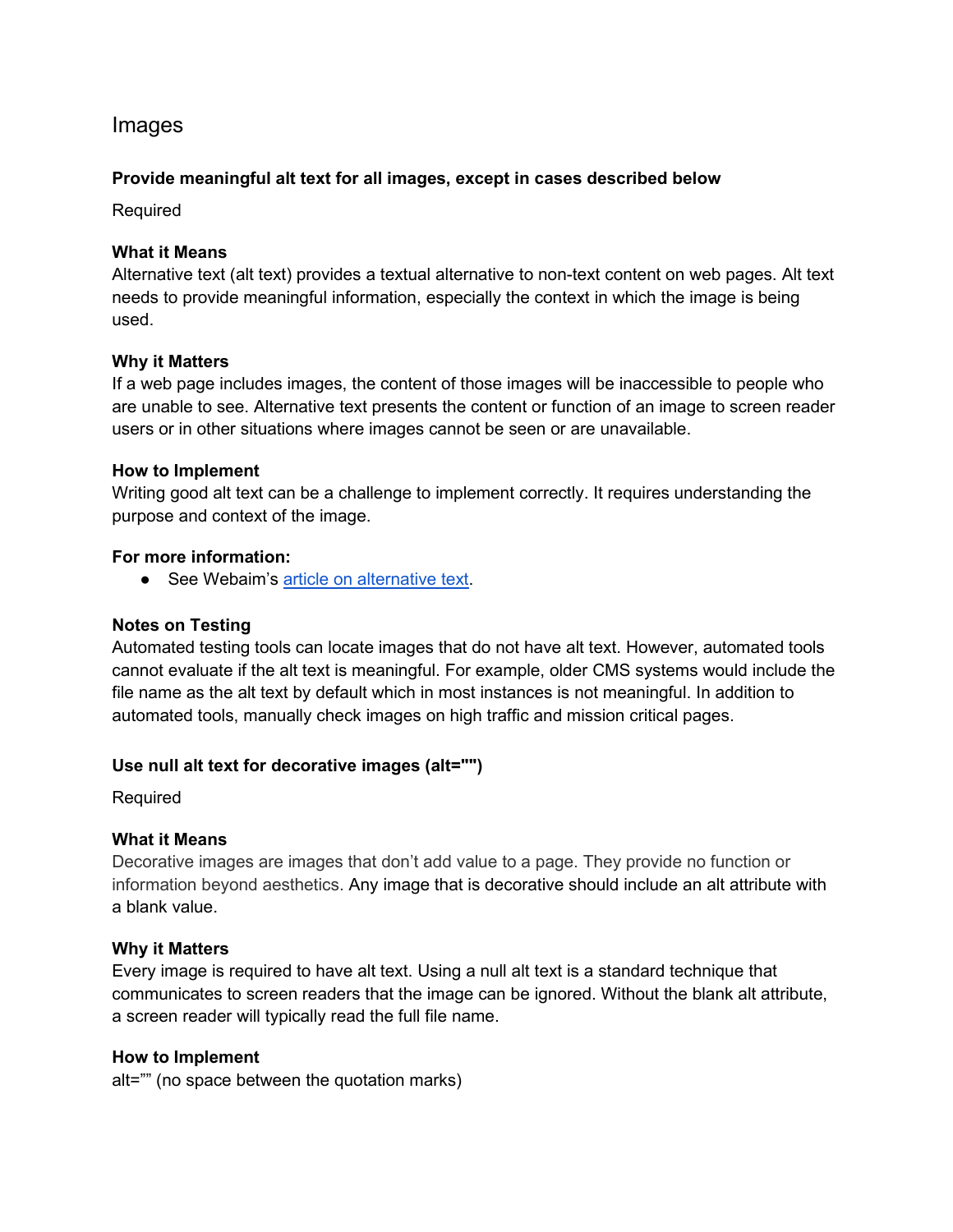In addition, some assistive technologies support the WAI ARIA role = "presentation". See [decorative images](https://www.w3.org/WAI/tutorials/images/decorative) for details.

# **Notes on Testing**

This can be tested using automated tools. That being said, what defines a decorative image is open to interpretation. Decisions on defining decorative images should be based on usability and user experience for people using assistive technology.

# <span id="page-3-0"></span>**Images used as links (without accompanying text description) have alt text indicating link target**

Required

#### **What it Means**

When an image is used for a hyperlink, the alt attribute describes the link destination.

#### **Why it Matters**

If an image describes where its associated hyperlink goes, a screen reader will not serve the same meaningful information about the link without the alt attribute.

#### **How to Implement**

The WCAG [Functional Images](https://www.w3.org/TR/UNDERSTANDING-WCAG20/navigation-mechanisms-refs.html) guide provides examples of good practices.

#### **Notes on Testing**

While some automated tools have the capability to test to see if an image link is missing alternative text, manual testing will be required in most instances.

# <span id="page-3-1"></span>**If the same visual presentation can be made using text alone, an image is not used to present that text.**

Strongly Recommended

#### **What it Means**

Do not provide text-based information in images, unless the presentation of the text is essential to the information being conveyed, such as in a logo.

#### **Why it Matters**

Providing text instead of an image of text allows users to adjust the size, spacing, color and other formatting to suit their needs. Not all of this is possible with an image of text.

#### **How to Implement**

Train content creators on the value of separating text and images. In sections where text and images are commonly combined, such as a carousel slider, use a framework that supports accessible text coupled with the images.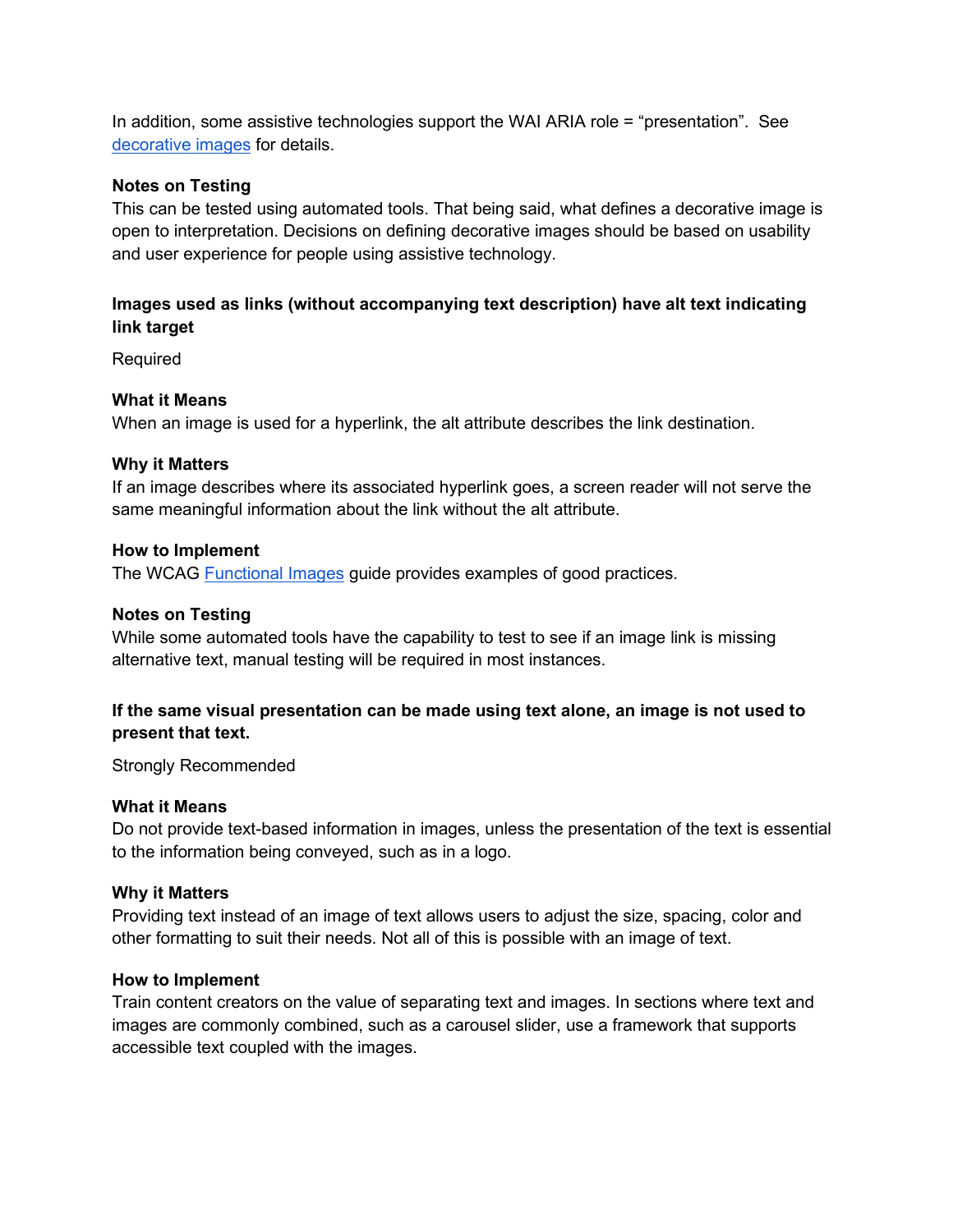# <span id="page-4-0"></span>**When a text link and image link with the same URL are grouped, use a single <a> element and a null alt tag for the image.**

Strongly Recommended

# **What it Means**

When adjacent text and an image are used to point to the same URL, include both the text and <img> inside the same <a> element.

# **Why it Matters**

When adjacent links go to the same location (such as a linked product image and an adjacent linked product name that go to the same product page) this results in additional navigation and repetition for keyboard and screen reader users.

# **How to Implement**

<a href="home.html"> <img src="house.gif" alt="home page icon"> Go to the home page </a>

Additional examples and more information are provided in W3C's technique: Combining [adjacent image and text links for the same resource](https://www.w3.org/TR/WCAG20-TECHS/H2.html)**.**

# **Notes on Testing**

Automated testing. WebAim WAVE is particularly good at testing "adjacent" links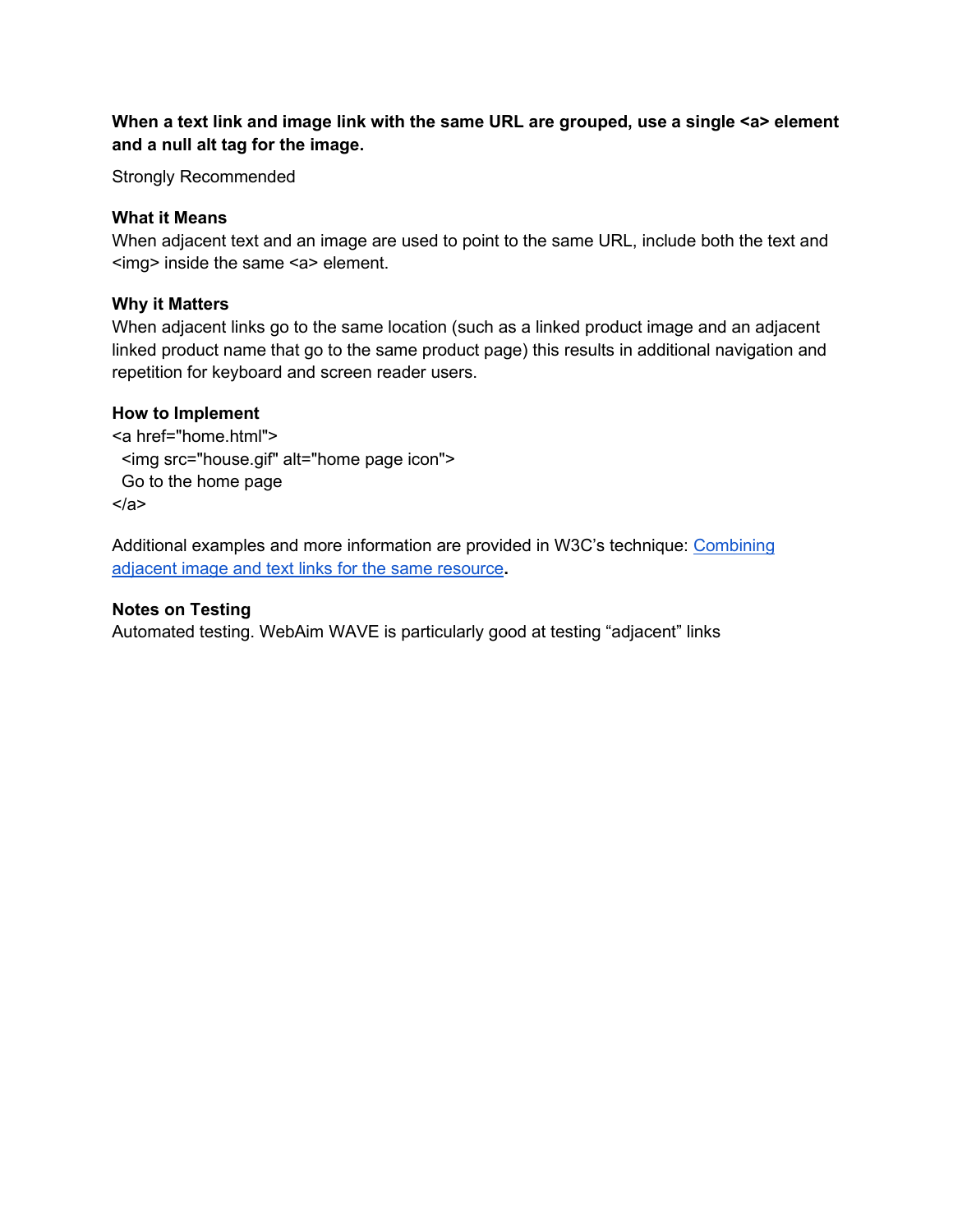# <span id="page-5-0"></span>Multimedia

# <span id="page-5-1"></span>**Establish a timely process for requesting synchronized captions for multimedia**

Required

# **What it Means**

If it is excusable to not add captions to certain private content, it should be easy to request the addition of captions.

# **Why it Matters**

Video producers and content managers may not be able to anticipate the need for captions on content that was not made public. If the process to request captions is unclear or difficult, viewers who need captions will either have to go through a frustrating request process or will simply not have equally effective access to the content.

# <span id="page-5-2"></span>**Provide synchronized captions for all public audio-video content**

Required

# **What it Means**

When audio and video are synchronized together, captions should be available to display all meaningful audio content. Captions convey not only the content of spoken dialogue, but also equivalents for non-dialogue audio information needed to understand the program content, including sound effects, music, laughter, speaker identification and location.

# **Why it Matters**

People who are deaf or have a hearing loss can access the auditory information in the content through captions.

# **How to Implement**

Captions should be synchronized with the video so that the caption text appears on-screen while the corresponding audio is playing. Captions should be easily readable, and should not obscure or obstruct relevant information in the video.

Captions can be created or obtained in many ways:

- Third-party Captioning services may be used to outsource the creation of captions.
- Speech-recognition software or services offer captioning at a lower cost, but typically at the loss of accuracy. Captions created in this way can be a useful baseline for in-house caption creation.
- Captions can be created or edited in many software-based platforms. In-house caption creators should be trained in best practices for closed captions.
- The content creator/owner may be able to provide a caption file.

# **How to Test**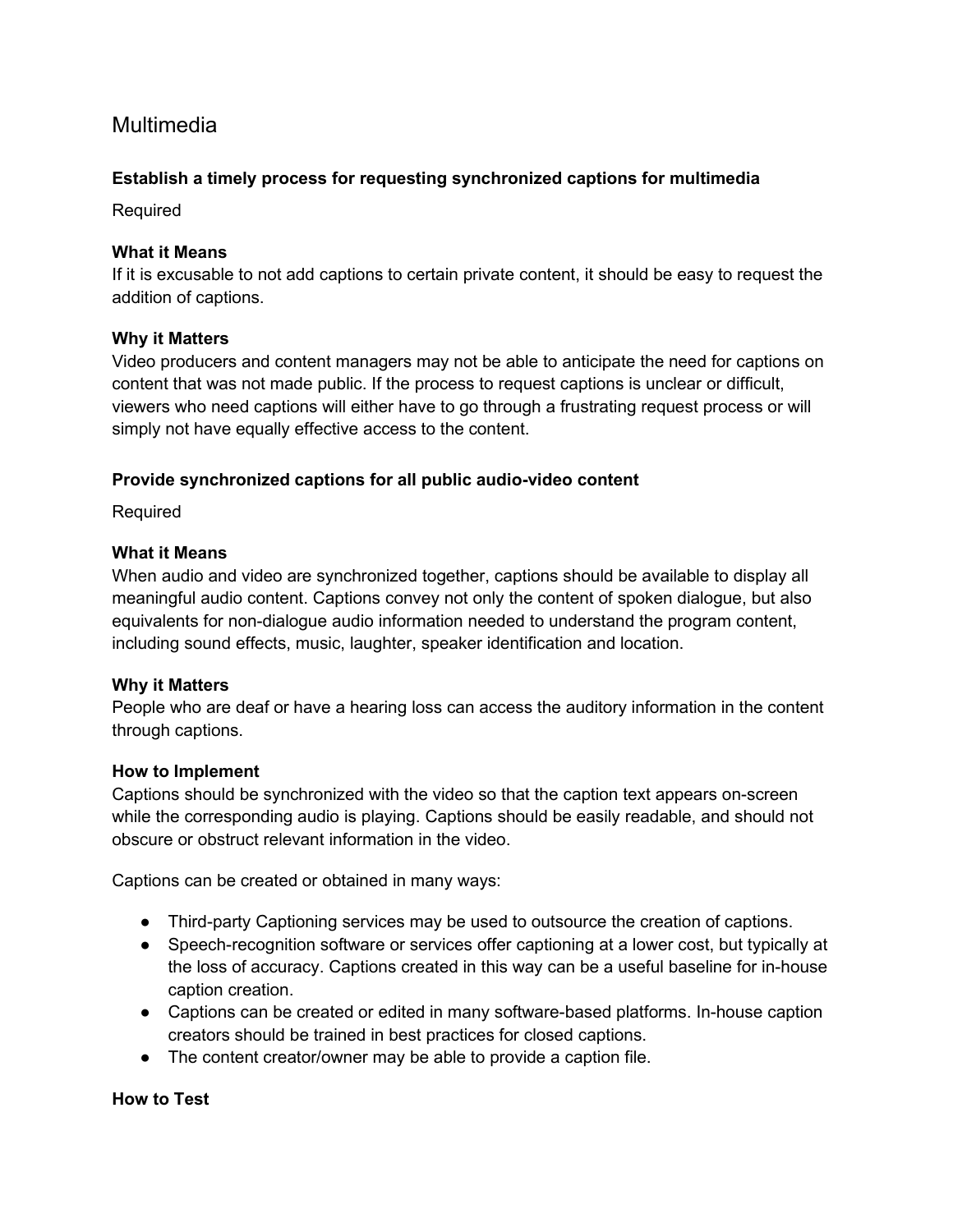To test if content has synchronized captions, play the content in its normal player with the closed captions (cc) option turned on. Check several short spans throughout the content to ensure that captions are easily readable and accurately represent the auditory information being played at that time.

# **Note on Testing**

Captions may not be adequate if they omit or misrepresent important auditory information. The success of captions cannot be evaluated automatically or by using an accuracy percentage. To evaluate success or failure, it is necessary to view the material with captioning turned on and check that *all* important sounds and dialogue are accompanied by accurate captions. If confirming the accuracy of all captions is not reasonably achievable, it is advised to have a mechanism in place for viewers to easily report errors in captions and receive timely corrections. Additionally, closed captioning workflows should be evaluated to confirm that the captions being created are typically accurate.

# **Resources**

<span id="page-6-0"></span>[Quality Captioning Guide,](http://www.captioningkey.org/) by the Described and Captioned Media Program (DCMP).

# **Provide transcripts for audio-only content**

Required

# **What it Means**

Audio content that is not synchronized with other content should be supplemented with a text transcript.

# **Why it Matters**

A text transcript provides an accessible alternative for people that cannot adequately perceive the auditory information. It also provides a readable alternative in environments where audio is not available.

# **How to Implement**

Provide a fully descriptive text transcript adjacent to all audio-only content. Typically, this is added immediately following the audio-only content.

# **Notes on Testing**

Confirm that audio-only content is supplemented with a text alternative. Check that the dialogue in the transcript matches the dialogue and information presented in the audio-only presentation. If the audio includes multiple voices, check that the transcript identifies who is speaking for all dialogue. Check that the text alternative is made available in a way that it can be easily accessed from the location of the audio content.

# <span id="page-6-1"></span>**Provide descriptive audio for prerecorded audio-video and video-only content, when needed**

Strongly Recommended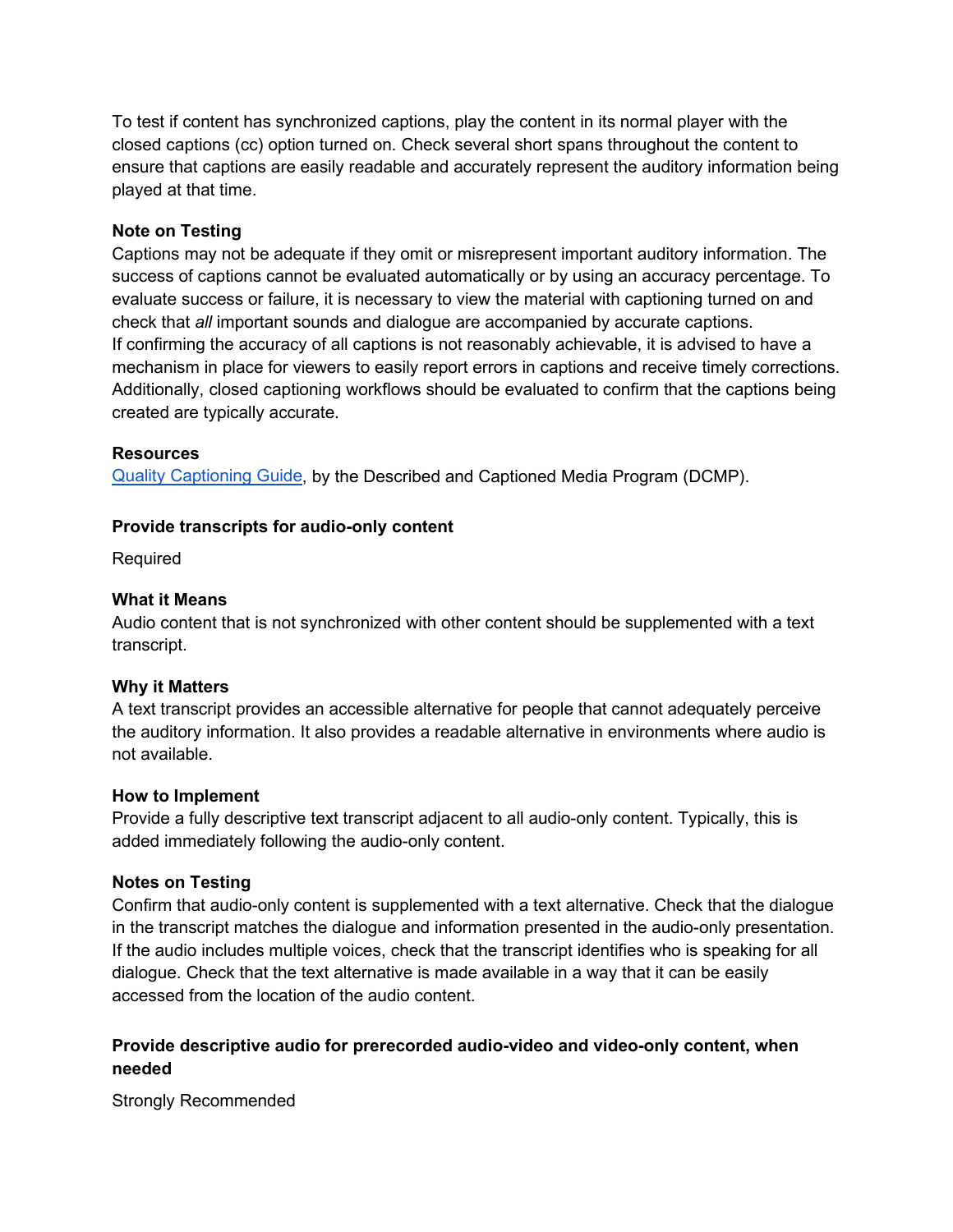# **What it Means**

Any time meaningful or important information is included in video, it should be included in the audio track, or available in an optional descriptive audio track.

# **Why it Matters**

Viewers who cannot adequately perceive visual information in a video typically cannot utilize captions. Including the visual information in audio presents an accessible alternative.

#### **How to Implement**

When producing content, include all visual information in audio narration, or produce an alternative descriptive audio track if an alternative audio track is supported in the video playback environment. For existing content, it may be necessary to add pauses to the content to allow time for the addition of descriptive audio.

If the audio and video tracks in a presentation are not synchronized in a meaningful way (e.g., a video supplemented by background music with no important time-based element), a descriptive text transcript may be used in place of descriptive audio.

#### **Notes on Testing**

Check that any meaningful visual information in a video is also provided in the synchronized audio track.

# <span id="page-7-0"></span>**Ensure audio and video does not begin playing on page load**

Required

#### **What it Means**

Any audio or video content does not automatically start. Instead, the user is given control to start, pause and stop audio and video content.

#### **Why it Matters**

People using screen readers navigate by listening, so any sound playing when the page loads will interfere because the audio that automatically starts playing will obscure the speech of the screen reader. As a result, users will not be able to navigate to the controls to stop the sound. In addition, video and flash animations that start automatically can be challenging for people with cognitive disabilities.

#### **How to Implement**

Do not configure video or audio to play automatically or as a result of a user action that was not clearly described as an option to start playback.

#### **Notes on Testing**

Confirm that video or audio does not start when a page loads, or at any time when the user has not intentionally started the playback.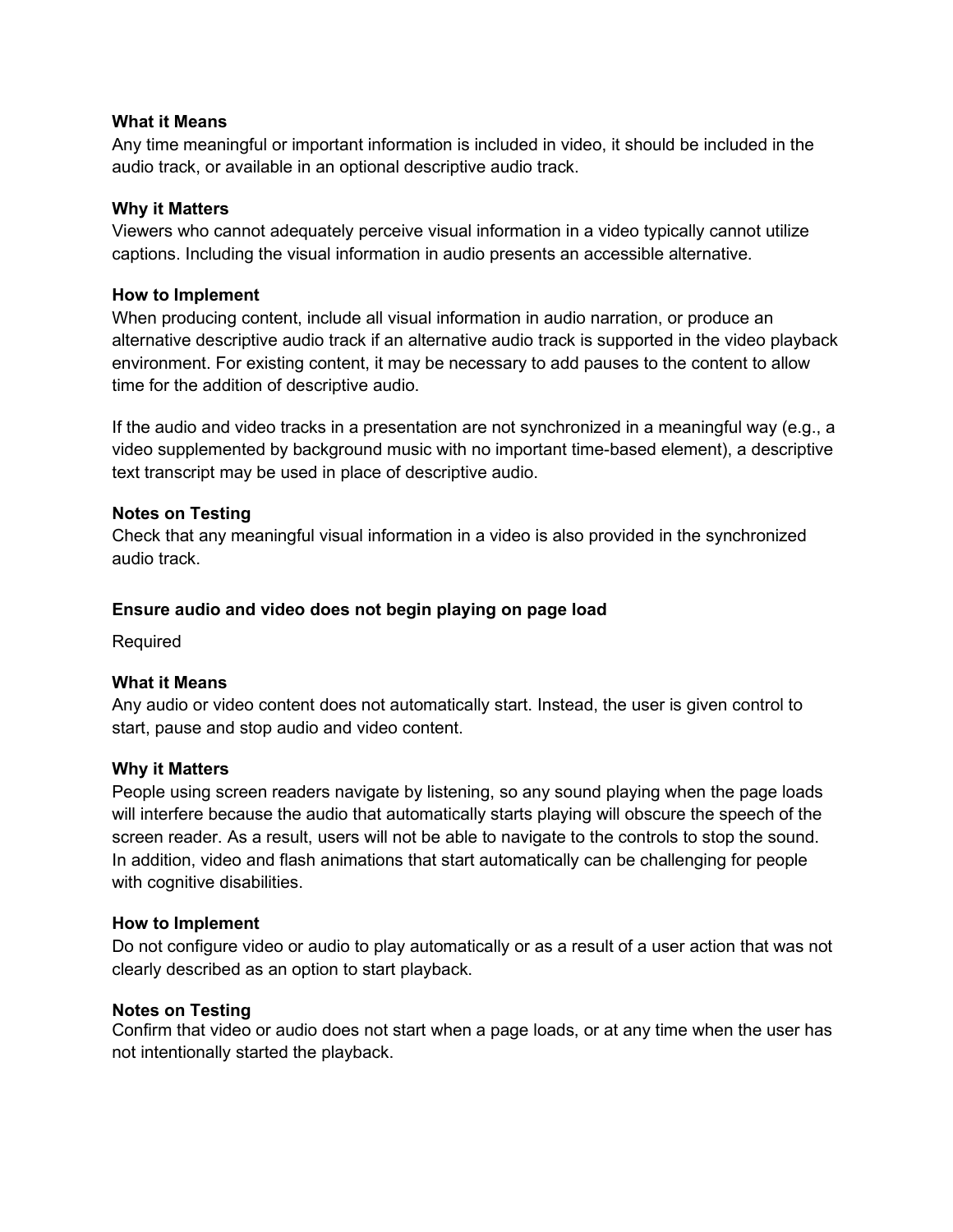# <span id="page-8-0"></span>**Provide synchronized captions for live audio-video content**

Strongly Recommended

#### **What it Means**

For live video that includes audio, provide captions.

### **Why it Matters**

Without captions, live audio-video content is not equally effective or accessible to people who have a hearing impairment.

#### **How to Implement**

If the live streaming platform supports live captions, investigate the cost and resources of making it happen. If the live streaming platform does not support live captions, start evaluating other options. It is important to include live captioning costs in budget planning for high impact events, such as commencement.

# **Notes on Testing**

Play the content in its normal player with the closed captions (cc) option turned on. Ensure that captions are easily readable and accurately represent the auditory information being played.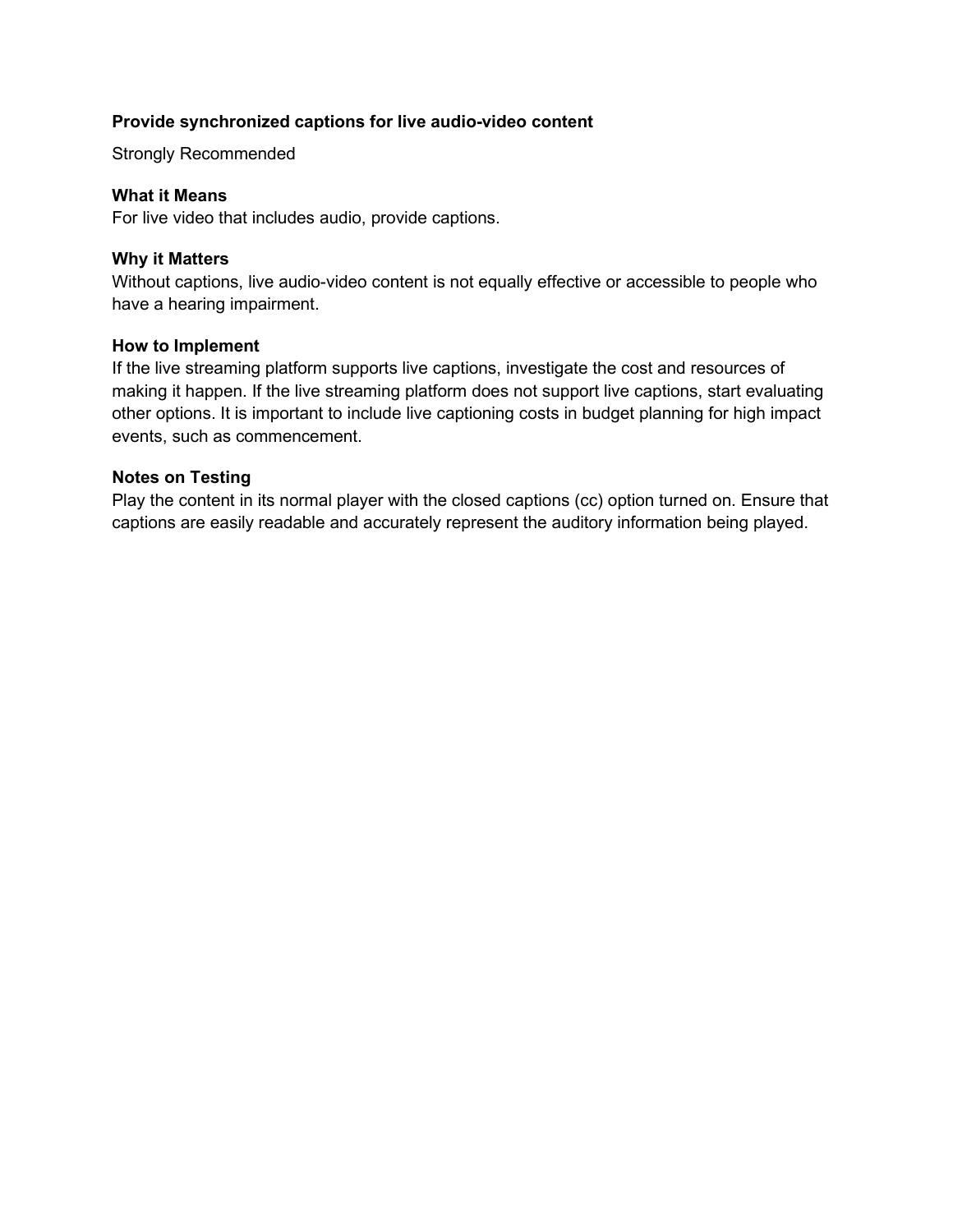# <span id="page-9-0"></span>**Color**

# **Color is not the only means used to convey information**

Required

# **What it Means**

Color alone should not be the sole way used to convey information. Examples of failures: "required fields are red", or disabled form fields displayed in gray. Use of color or spatial information is not discouraged, as long as other accessible methods of conveying the information are also utilized.

# **Why it Matters**

There are a number of visual disabilities that are impacted by the sole use of color to convey information. People who are blind can't see color at all. People who are color blind will have difficulty distinguishing between certain color combinations. People with low vision may have difficulty seeing colors.

# **How to Implement**

Provide a secondary layer of information that can be discerned visually without color, and that can be determined by screen readers.

- "Required fields are marked in red with an asterisk". Additionally, the aria-required [attribute](https://developer.mozilla.org/en-US/docs/Web/Accessibility/ARIA/ARIA_Techniques/Using_the_aria-required_attribute) can be leveraged.
- "Use the green 'Apply Now' button below the form"
- Colored icons that convey information should be discernible regardless of color, and should have equally effective information in the alt attribute.
- Disabled form fields can be programmatically determined to be disabled, using the *disabled* attribute or the *[aria-disabled](https://www.w3.org/TR/wai-aria/#aria-disabled)* [attribute.](https://www.w3.org/TR/wai-aria/#aria-disabled)
- Color-coded information is acceptable if it is accompanied by equally effective textual [information.](https://www.w3.org/WAI/GL/2016/WD-WCAG20-TECHS-20160105/G14)

# <span id="page-9-1"></span>**There is sufficient contrast between foreground and background text**

Required

# **What it Means**

The contrast between foreground and background text should be at least 4.5:1. [Large text](https://www.w3.org/TR/UNDERSTANDING-WCAG20/visual-audio-contrast-contrast.html#larger-scaledef) should have a contrast ratio of at least 3:1 to its background. [Exceptions are only allowed for](https://www.w3.org/TR/UNDERSTANDING-WCAG20/visual-audio-contrast-contrast.html)  [logotypes or certain incidental applications.](https://www.w3.org/TR/UNDERSTANDING-WCAG20/visual-audio-contrast-contrast.html)

# **Why it Matters**

Many people with low vision have challenges perceiving text if there is too little contrast between the foreground and background color. In addition, anyone using a mobile device outside in sunlight will benefit from increased contrast.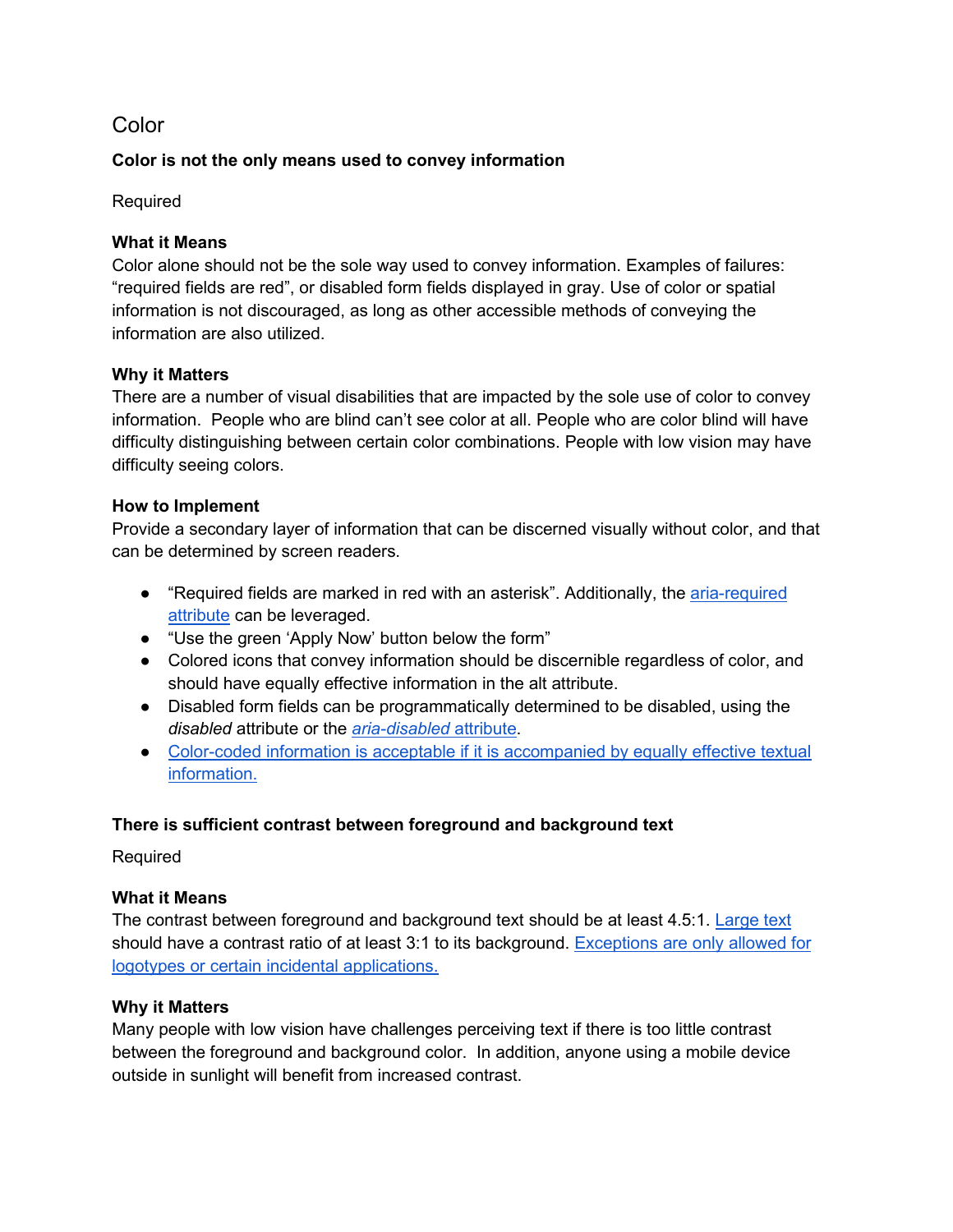# **How to Implement**

Confirm that all font colors meet the minimum contrast requirements for all background colors that they will be paired with.

### **Notes on Testing**

Most automated accessibility tools will check for color contrast. In addition, there are a number of online tools available including:

- [Tanaguru Contrast Finder](http://contrast-finder.tanaguru.com/)
- [Contrast Ratio by Lea Verou](https://leaverou.github.io/contrast-ratio/)
- [Colour Contrast Analyzer by Paciello Group](https://www.paciellogroup.com/resources/contrastanalyser/)
- [Color Contrast Checker by WebAIM](http://webaim.org/resources/contrastchecker/)

**Note:** Automated color contrast tools may produce false positive and require manual evaluation in some instances. For example, the automated tools cannot identify when a background image or a gradient is used in place of a solid color.

# <span id="page-10-0"></span>**There is sufficient contrast when color is used to convey information**

Strongly Recommended

#### **What it Means**

Color is sometimes used to convey information in text, such as when hyperlinks are indicated only by color. The hyperlink color should have sufficient contrast so that people who cannot perceive the color difference can still perceive the contrast difference.

#### **Why it Matters**

Links conveyed by color cannot be discerned by some people who are color blind or who are visually impaired.

#### **How to Implement**

[Use a contrast ratio of at least 3:1 when color is used to convey information in text,](https://www.w3.org/TR/2016/NOTE-WCAG20-TECHS-20161007/G183) or use additional visual cues such as underlining all hyperlinks.

# **Notes on Testing**

- [Tanaguru Contrast Finder](http://contrast-finder.tanaguru.com/)
- [Contrast Ratio by Lea Verou](https://leaverou.github.io/contrast-ratio/)
- [Colour Contrast Analyzer by Paciello Group](https://www.paciellogroup.com/resources/contrastanalyser/)
- [Color Contrast Checker by WebAIM](http://webaim.org/resources/contrastchecker/)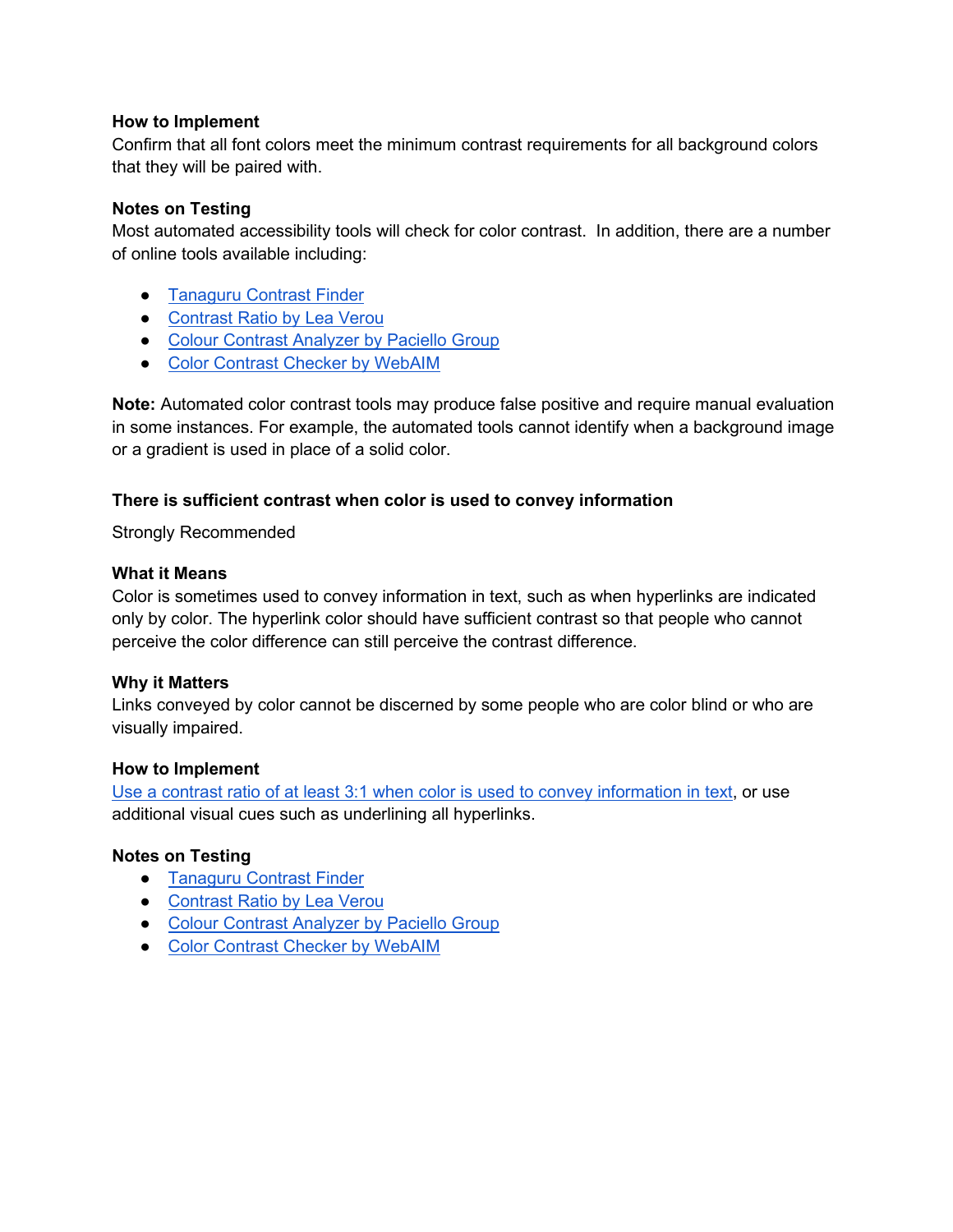<span id="page-11-0"></span>Links

# <span id="page-11-1"></span>**Link text describes the destination of the link**

Required

# **What it Means**

Use descriptive link text that provides details about the destination of the link. For example, "Click Here", "Learn More", and "See All" do not provide enough information about the destination of the link.

# **Why it Matters**

Many screen readers include an option to read a list of links on the page which makes it easier to navigate quickly through the page. Because of this, links should be meaningful out of context.

# **How to Implement**

When inserting hyperlinks, use link text that clearly describes the destination of the link.

# **Notes on Testing**

Remove any surrounding text and read the link text on its own. Can a user tell where the link will go by reading just the link text?

In addition, most automated tools can be used to find common words and phrases that do not provide enough information about the link destination.

# <span id="page-11-2"></span>**All links are distinguishable.**

Required

# **What it Means**

There are no links with the same text that go to different locations.

# **Why it Matters**

When different links have the same link text, the destination of those links may not be apparent without context

#### **How to Implement**

Use descriptive link text to differentiate hyperlinks. For repeated link text like *Read More*, implement an invisible css class that will provide more information to screen readers and user agents. This technique is described on [WebAIM's Invisible Content guide.](https://webaim.org/techniques/css/invisiblecontent/)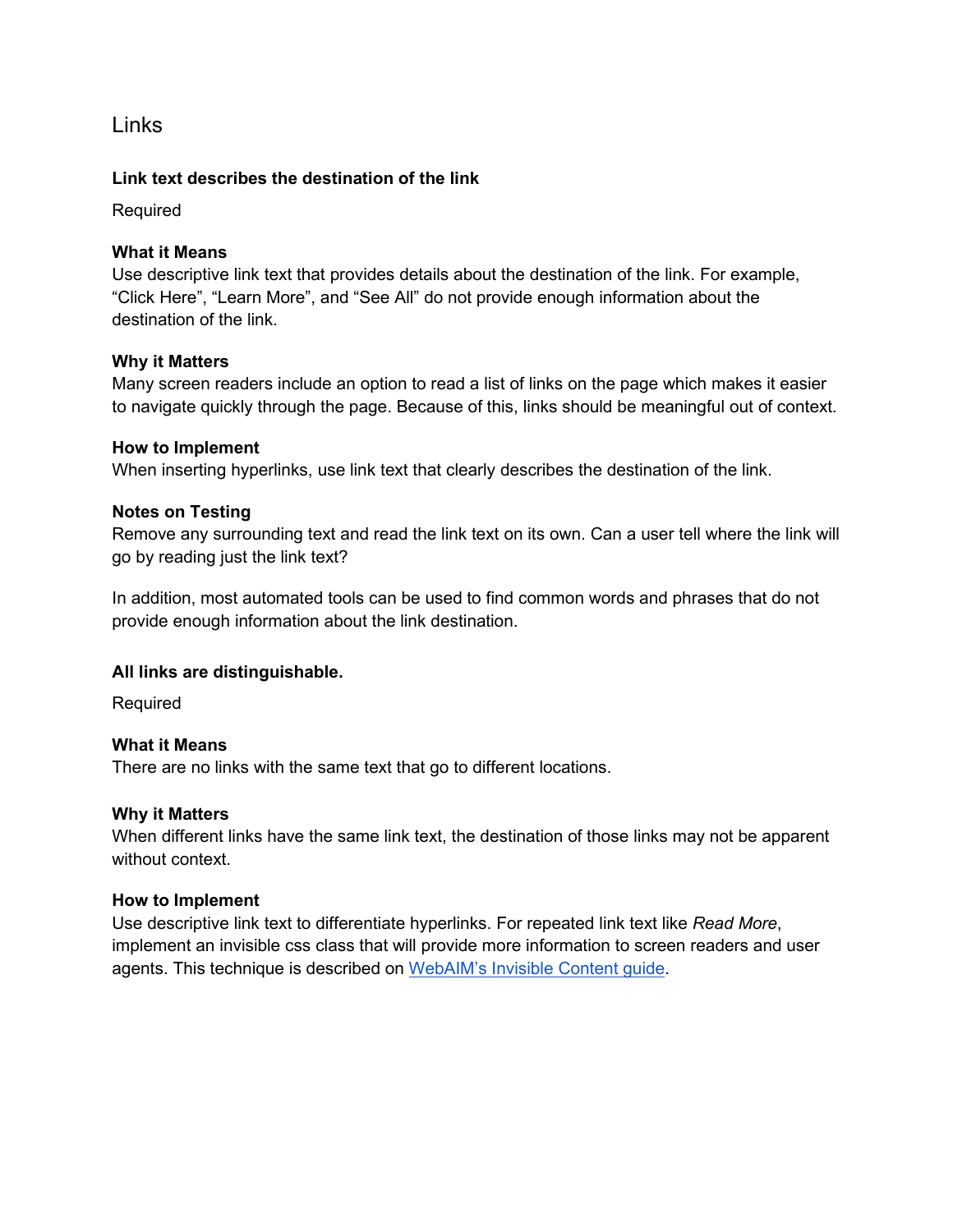# <span id="page-12-0"></span>**Structure**

# <span id="page-12-1"></span>**Heading structure is logical**

Required

### **What it Means**

Headings are ordered by importance, with H1 being the most important and H6 being the least important. Screen readers and other user agents can build an accessible table of contents from important elements like headings. When a more important heading is inside content that is located under a less important heading, that table of contents will not be clear.

#### **Why it Matters**

Elements like headings create a visible hierarchy of information on a page. That relationship in the structure of information should also be available to software that reads the page.

# <span id="page-12-2"></span>**Heading structure includes an H1 tag and does not skip levels**

Strongly Recommended

#### **What it Means**

Include an H1 heading on a page whenever possible, and do not skip levels between headings.

### **Why it Matters**

Skipping heading levels can be confusing to people using screen readers.

#### **How to Implement**

Instruct content creators to include an H1 heading to define their content, or leverage a content management system to add the title of the content on the page as an H1 heading. Instruct content creators on the proper use of headings, including not skipping levels. Ensure that the styles for headings are not problematic in a way that would discourage their use.

# <span id="page-12-3"></span>**Reading order is logical and intuitive**

Required

# **What it Means**

When moving through a page, the order in which content appears should be logical, meaning it follows the visual flow of the page: left to right, top to bottom - header followed by the global navigation, then page navigation, then content body, then footer.

#### **Why it Matters**

Content that is not in a logical reading order may confuse or disorient users.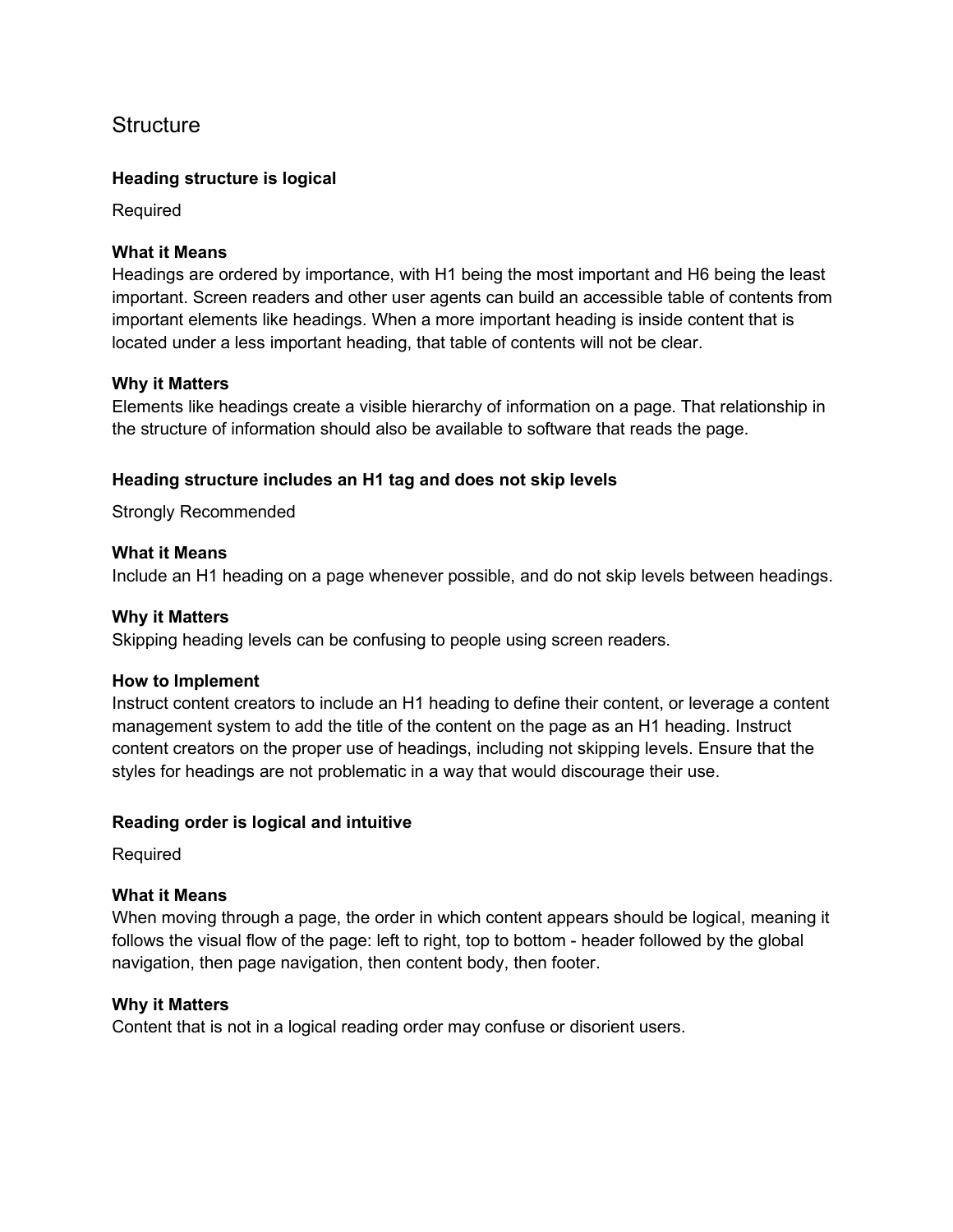#### **How to Implement**

Structure your underlying source code so that the reading order is correct. Instructions and examples are available on the [meaningful sequence](https://www.w3.org/WAI/GL/UNDERSTANDING-WCAG20/content-structure-separation-sequence.html) page from the W3C.

**Note:** Focus/tab order is a positive effect of proper reading order, but does not necessarily indicate reading order. Tab order can be manually set even when a page doesn't linearize properly.

# <span id="page-13-0"></span>**Information and relationships that are implied by visual or auditory formatting are conveyed in accessible ways.**

Strongly Recommended

#### **What it Means**

When visual or auditory information helps establish structure or relationships, that information can be programmatically determined (meaning it can be understood by screen readers and other user agents).

#### **Why it Matters**

The structure and data relationships in content are often conveyed using cues such as headings, spacing, bullets, rows and columns, style, and audible cues. If the structure and data relationships cannot be determined by assistive technology, then the information conveyed by those cues is not available to everyone.

#### **How to Implement**

Use semantic markup and/or WIA-ARIA attributes as a supplement to visual and auditory information and relationships. Inform content creators of proper use of headings, style, and other semantic markup relevant to the content they create.

An extensive list of techniques are available in [WCAG 2.0's Info & Relationships guide.](https://www.w3.org/TR/UNDERSTANDING-WCAG20/content-structure-separation-programmatic.html)

# **Notes on Testing**

Manual Testing: confirm that visual and auditory information is conveyed using proper semantic markup.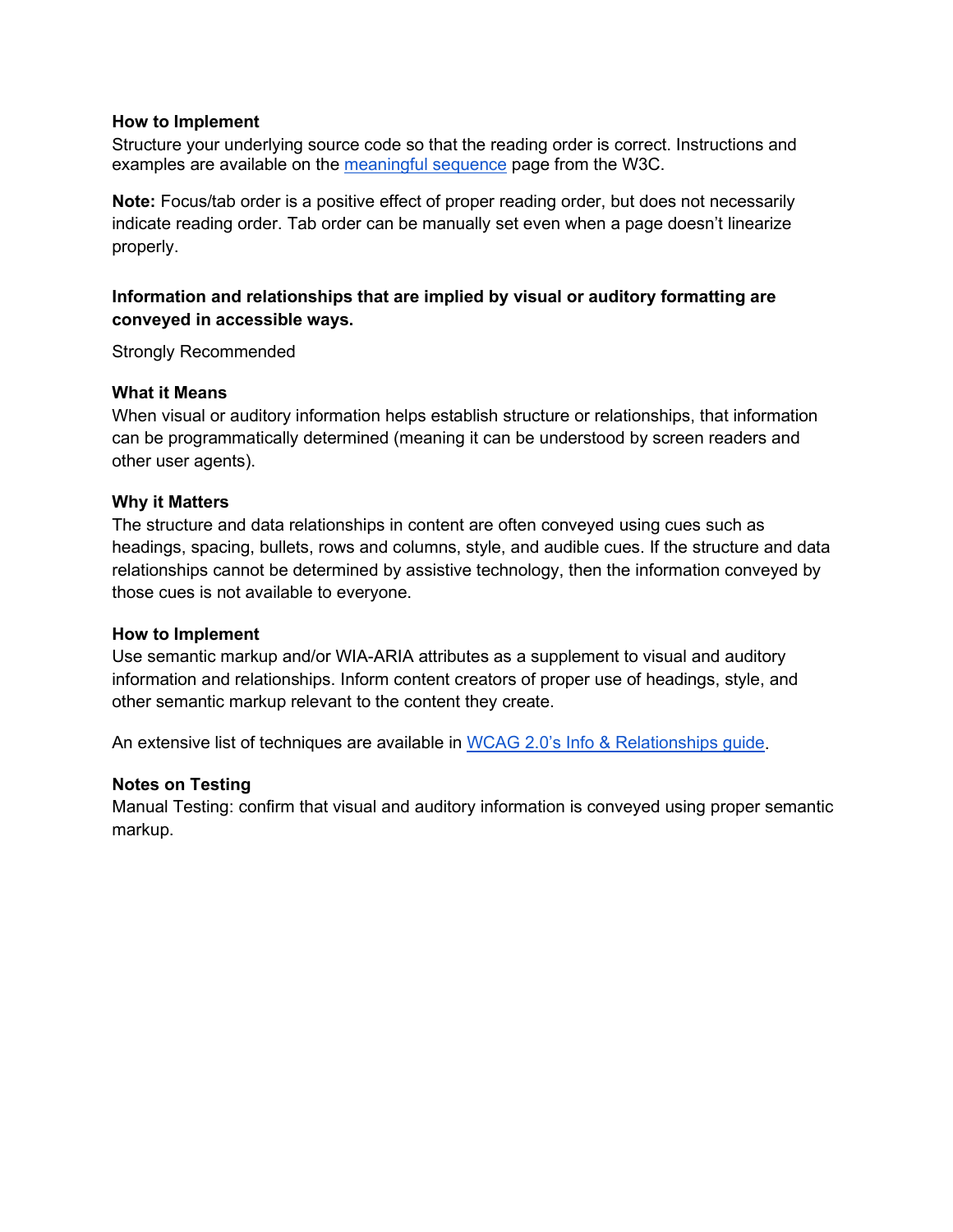# <span id="page-14-0"></span>Keyboard/Navigation

# <span id="page-14-1"></span>**Provide a method to skip repetitive navigation**

Required

# **What it Means**

If navigation or other content that is repeated on multiple pages must be tabbed through in order to reach other content, a mechanism is place to skip the repeated content.

# **Why it Matters**

Users who navigate using a keyboard, screen reader, or other user agent cannot ignore repeated content. Without a way to skip repeated content, a user browsing via a keyboard, screen reader, or other user agent will have to pass through the repeated content on every page. This adds a significant amount of time and frustration to browsing.

# **How to Implement**

Instructions are available on [WebAIM's "Skip Navigation" Links guide.](https://webaim.org/techniques/skipnav/) The most common implementation of this requirement is a skip navigation link located at the beginning of every page where a repeated navigation section occurs.

# **Notes on Testing**

Ensure that the primary content of a page can be accessed with a keyboard or screen reader without passing through the repeated content.

# <span id="page-14-2"></span>**All links are available using the keyboard**

Required

# **What it Means**

Every visible link should be reachable and openable using just a keyboard.

# **Why it Matters**

If links can only be launched using a mouse, they will not be available to people using other user agents, such as a keyboard.

# **How to Implement**

By default, all <a> links have tab stops in HTML. Ensure that markup does not intentionally or incidentally prevent links from receiving focus or launching when using a keyboard. [Do not use](https://www.w3.org/TR/2016/NOTE-WCAG20-TECHS-20161007/F42)  [Javascript to improperly emulate links.](https://www.w3.org/TR/2016/NOTE-WCAG20-TECHS-20161007/F42)

# **Notes on Testing**

Test that nothing prevents links can be opened as a result of keyboard navigation.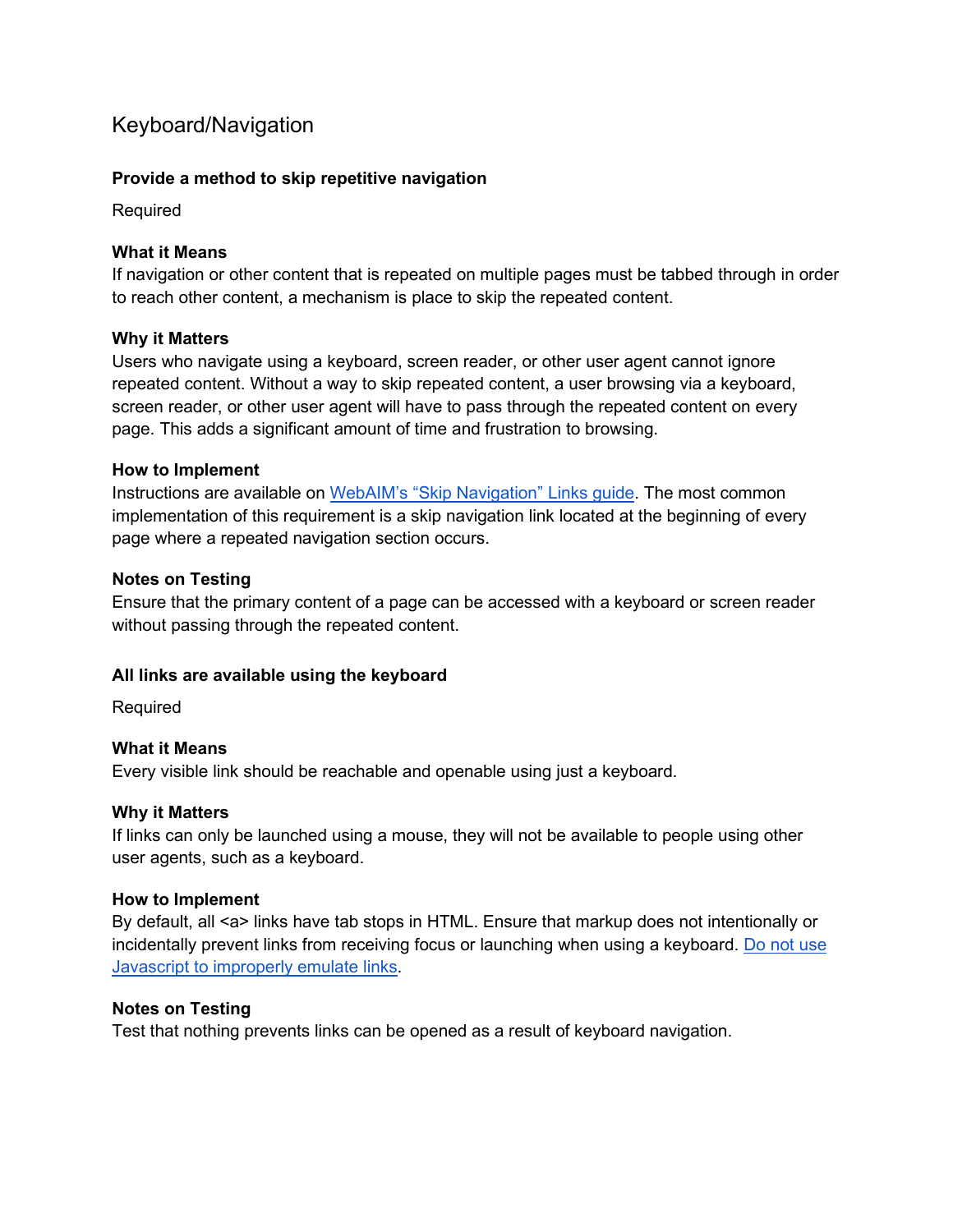# <span id="page-15-0"></span>**There are no "keyboard traps"**

Required

# **What it Means**

A keyboard trap occurs when a user can get into a component or element on a web page by using the keyboard but cannot get out of that component or element through the use of the keyboard.

# **Why it Matters**

Keyboard traps may prevent people who use a keyboard from accessing and interacting with some of the content on a page.

# **How to Implement**

See instructions on [ensuring that users are not trapped in content.](https://www.w3.org/TR/2016/NOTE-WCAG20-TECHS-20161007/G21)

# **Notes on Testing**

- 1. Tab through content from start to finish.
- 2. Check to see that keyboard focus is not trapped in any of the content.
- 3. If keyboard focus appears to be trapped in any of the content, check that help information is available explaining how to exit the content and can be accessed via the keyboard.

Be wary of third party widgets, especially social media widgets which often contain keyboard traps.

# <span id="page-15-1"></span>**The tabbing order is logical**

Required

# **What it Means**

The order in which elements receive focus from tabbing sensibly matches the reading order and relationship of content on the page.

# **Why it Matters**

People navigating the content using a keyboard or screen reader may not be presented content in a sensible order if the tab order does not match the normal reading order.

# **How to Implement**

Wherever possible, linearize content so that the default tab order matches the reading order. When that option is not optimal, use the [tabindex attribute](https://www.w3schools.com/tags/att_tabindex.asp) to match the tab order to the reading order.

# <span id="page-15-2"></span>**Keyboard focus is visible**

Required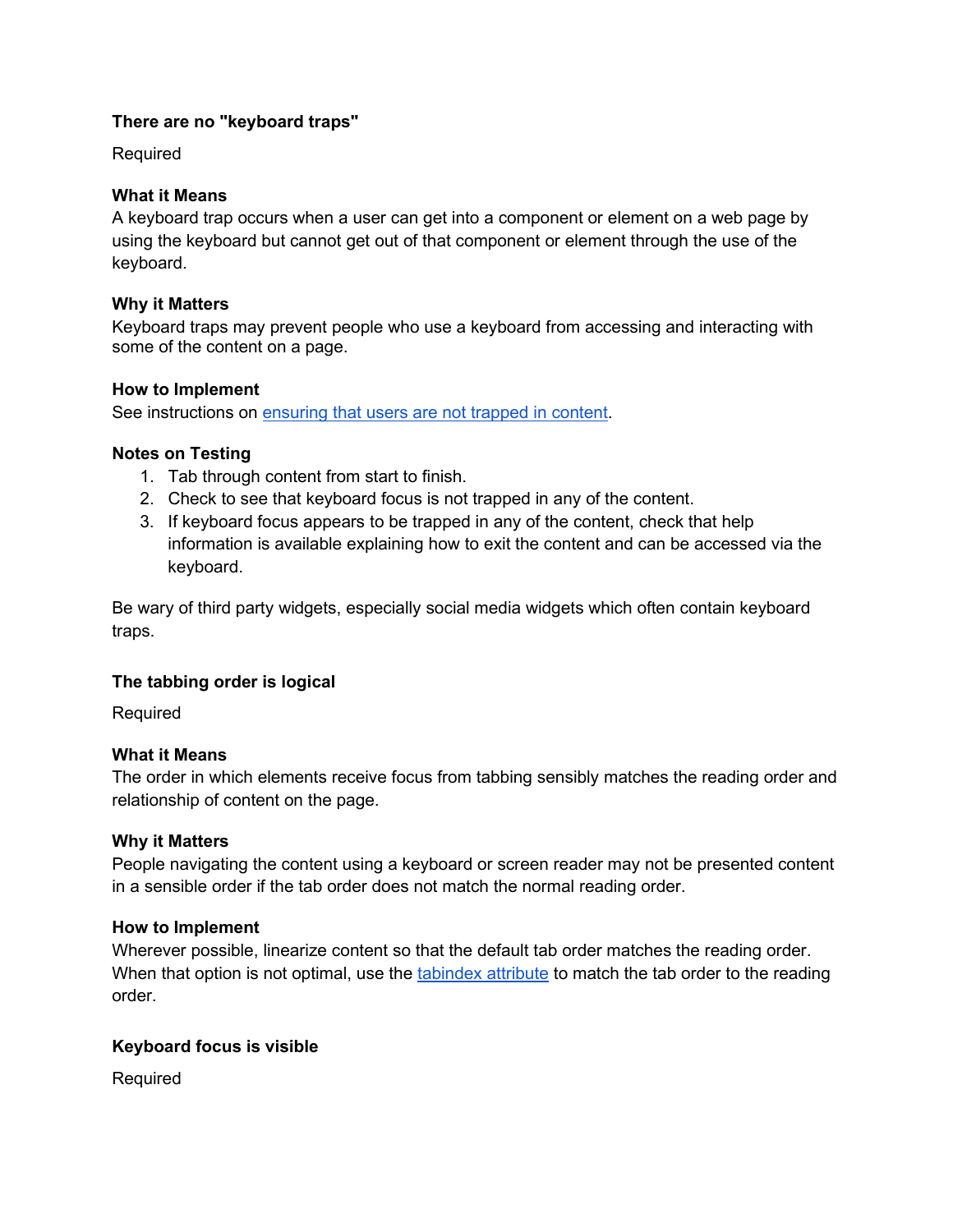### **What it Means**

Keyboard focus is the area or element on the screen that will respond to keyboard input. Making keyboard focus visible will allow a keyboard issues to tell where they are on a page.

### **Why it Matters**

When keyboard focus is not visible, navigating a web page using just the keyboard can be very difficult.

#### **How to Implement**

Minimally, do not override the browsers' default focus indicator. Consider using CSS to enhance focus by adding a background color or other visual style to links and other elements that receive keyboard focus.

#### **Notes on Testing**

Using just the keyboard, try using the Tab key to navigate through the page. You should be able to tell where you are at all times.

# <span id="page-16-0"></span>**Presentation, layout, and navigation are consistent for repeated content**

Strongly Recommended

### **What it Means**

The experience of navigating different pages on website should be consistent if content is repeated.

#### **Why it Matters**

Everyone benefits from consistency in navigation. Individuals with low vision who use screen magnification to display a small portion of the screen at a time often use visual cues and page boundaries to quickly locate repeated content. Presenting repeated content in the same order is also important for visual users who use spatial memory or visual cues within the design to locate repeated content. People who utilize screen readers can skip to the content they need more quickly if the same series of actions has the same effect across pages with repeated content.

# <span id="page-16-1"></span>**The option to skip links is the first option when tabbing**

Strongly Recommended

#### **What it Means**

A mechanism must be available to bypass repeated blocks of content. Ideally, this option should be the first tab stop.

#### **Why it Matters**

Users who navigate using a keyboard, screen reader, or other user agent cannot ignore repeated content. If the option to skip to the main content is the first option when tabbing, those users can consistently and quickly reach the main content of a page.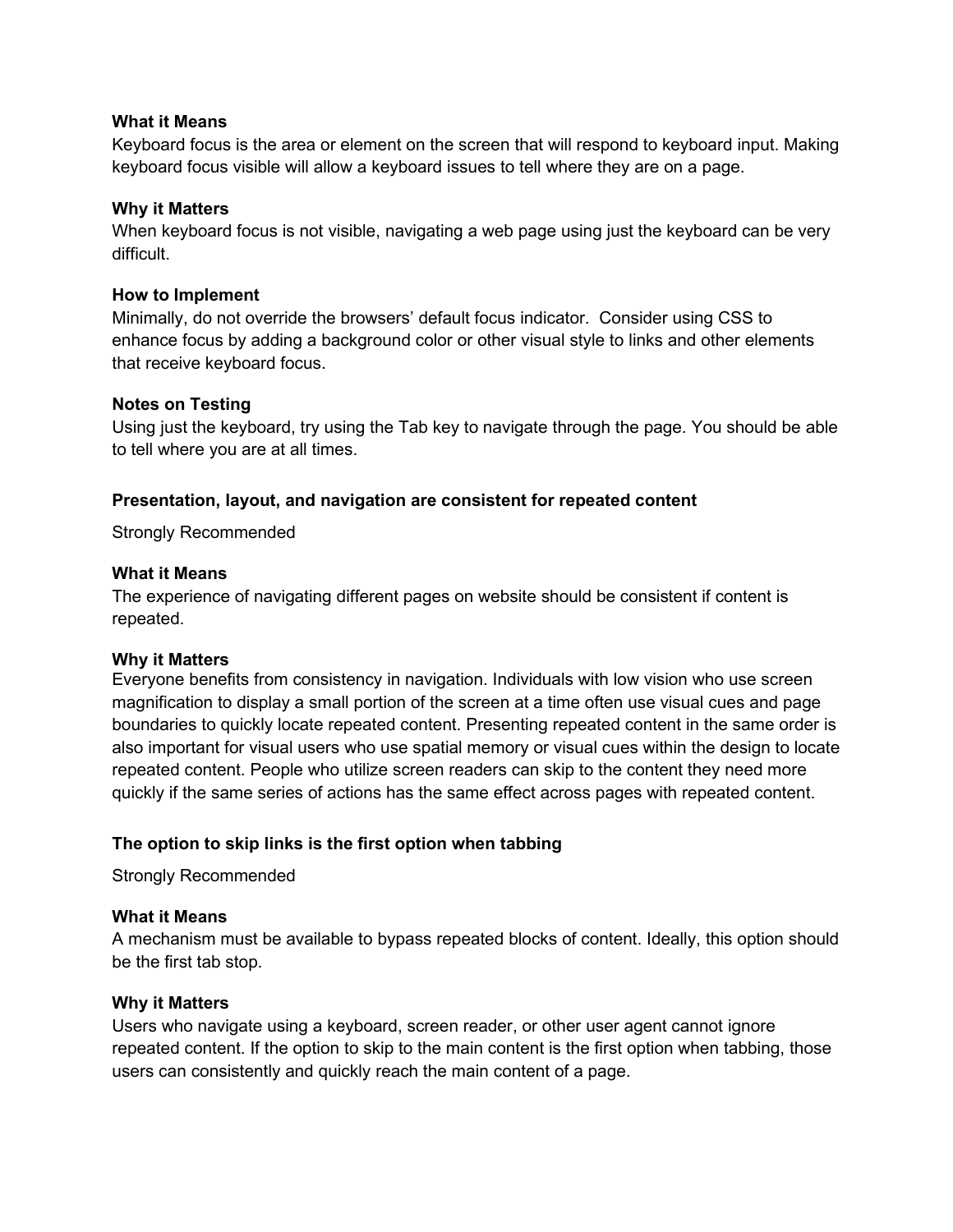### **How to Implement**

Instructions are available on [WebAIM's "Skip Navigation" Links guide.](https://webaim.org/techniques/skipnav/) Either include the Skip Navigation option as the natural first tab stop, or use [the html tabindex attribute](https://www.w3schools.com/tags/att_global_tabindex.asp) to manually set it. Note: it is encouraged but not required that the skip navigation link be visible even when it does not have focus.

# **Notes on Testing**

Confirm that the first tab stop on a page is the mechanism to skip the repeated content.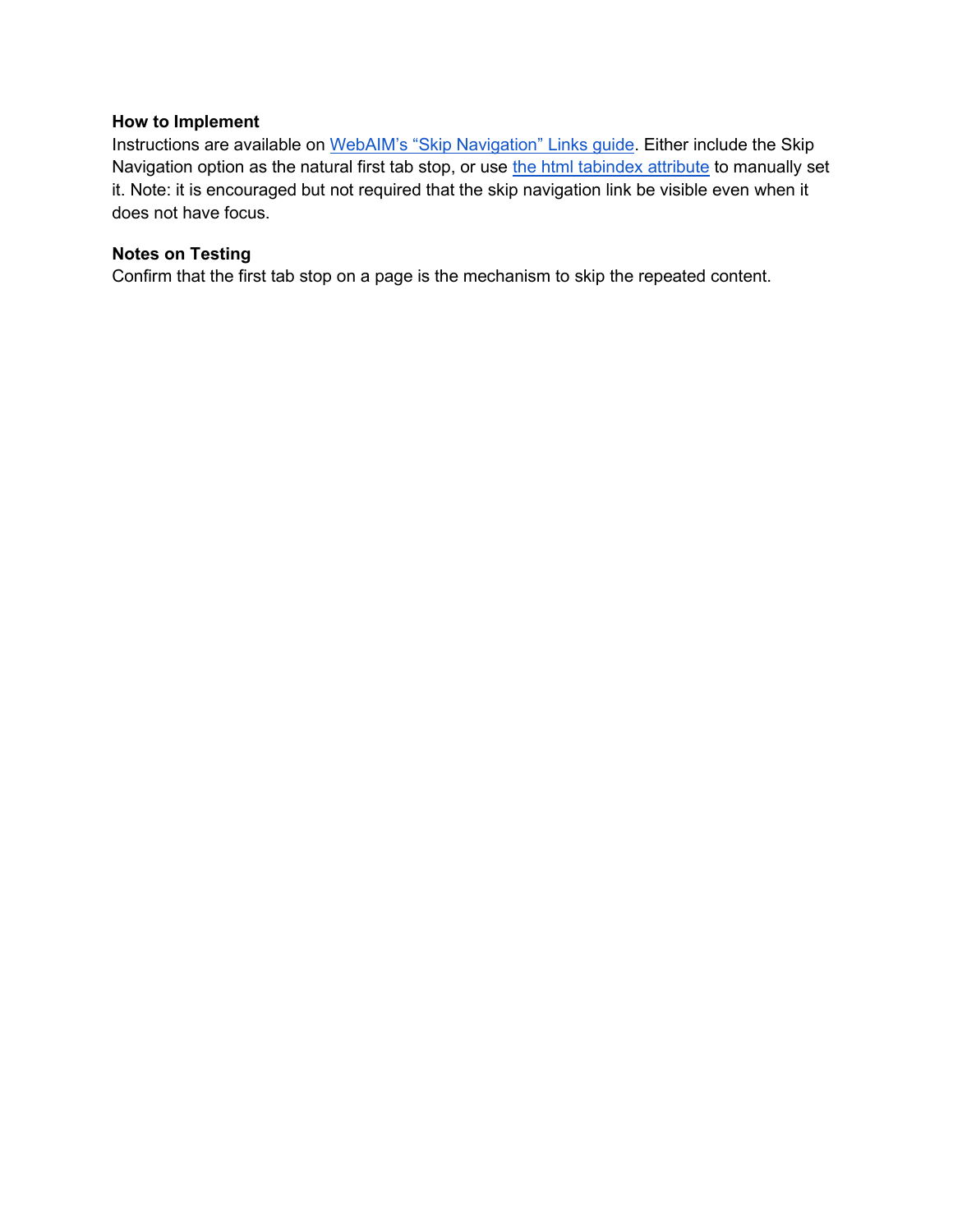# <span id="page-18-0"></span>Labels/Titles

# <span id="page-18-1"></span>**All form controls are properly labeled**

Required

# **What it Means**

All fields in a form are paired with a label that is properly associated with the field.

# **Why it Matters**

If a field has a visible label that is not properly associated with it, user agents like screen readers cannot properly describe the purpose of the field.

If the purpose of a field is implied visually, it is important to add an invisible label to convey that information for everyone.

# **How to Implement**

When using the <label> element, use the *for* or *aria-labelledby* attribute to connect the label to the field.

<span id="page-18-2"></span>For more implementation techniques, visit [WebAIM's guide for form controls.](https://webaim.org/techniques/forms/controls)

# **All tables are properly labeled with headers**

**Required** 

# **What it Means**

When a table includes data, it typically includes headers for columns and/or rows. Those headers are necessary, and must be marked up in a way that makes the labels accessible to screen readers and other user agents.

# **Why it Matters**

Data tables can be difficult or impossible to understand without access to the corresponding headers.

# **How to Implement**

Use <th> elements instead of <tr> elements to indicate table headers. Include scope="row" or scope="col" for complex header structures. If <th> elements cannot be used, add WAI-ARIA markup including *columnheader* and *rowheader* roles to indicate headers.

# <span id="page-18-3"></span>**Frames and iFrames have appropriate titles**

Strongly Recommended

# **What it Means**

When the <frame> or <iframe> attribute is used, it should include a title attribute to describe its contents.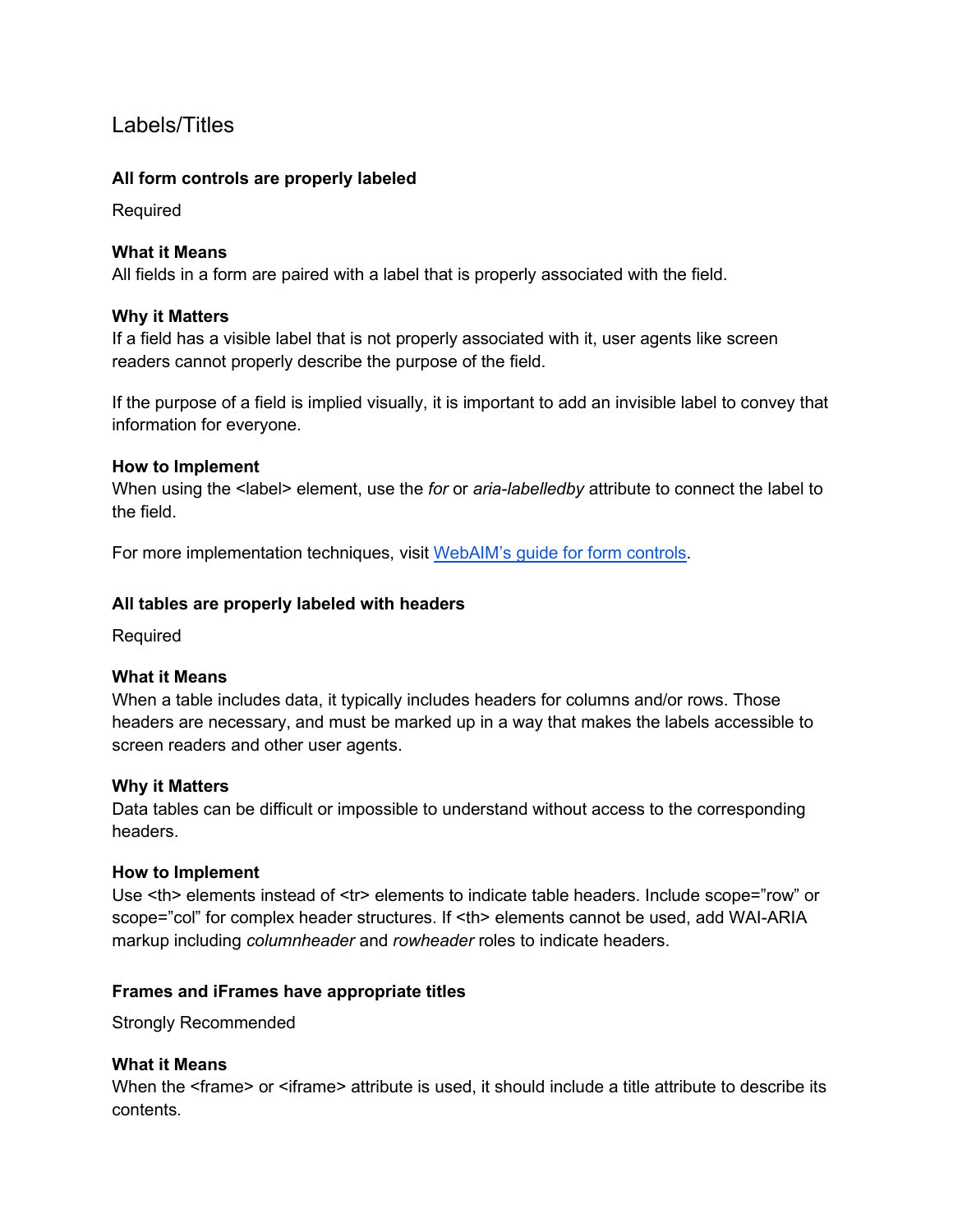#### **Why it Matters**

Frame titles allow web developers to convey the purpose of a frame to screen readers. Frame titles should be succinct and descriptive. The use iFrames has become a popular way to embed web content. In general, iFrames are accessible to a screen reader, but a Title for the iFrame is recommended. Titles allow screen reader users to pull up a list of iframes and identify the content or purpose based on its title. Without a meaningful title, a screen reader user may just hear "frame", the file name, or the path of the iframe.

### **How to Implement**

Use the Title attribute of the frame or iFrame elements to describe the contents of each frame. This is especially important if the frame element includes a significant amount of content. Note: the frame element is not valid in HTML5.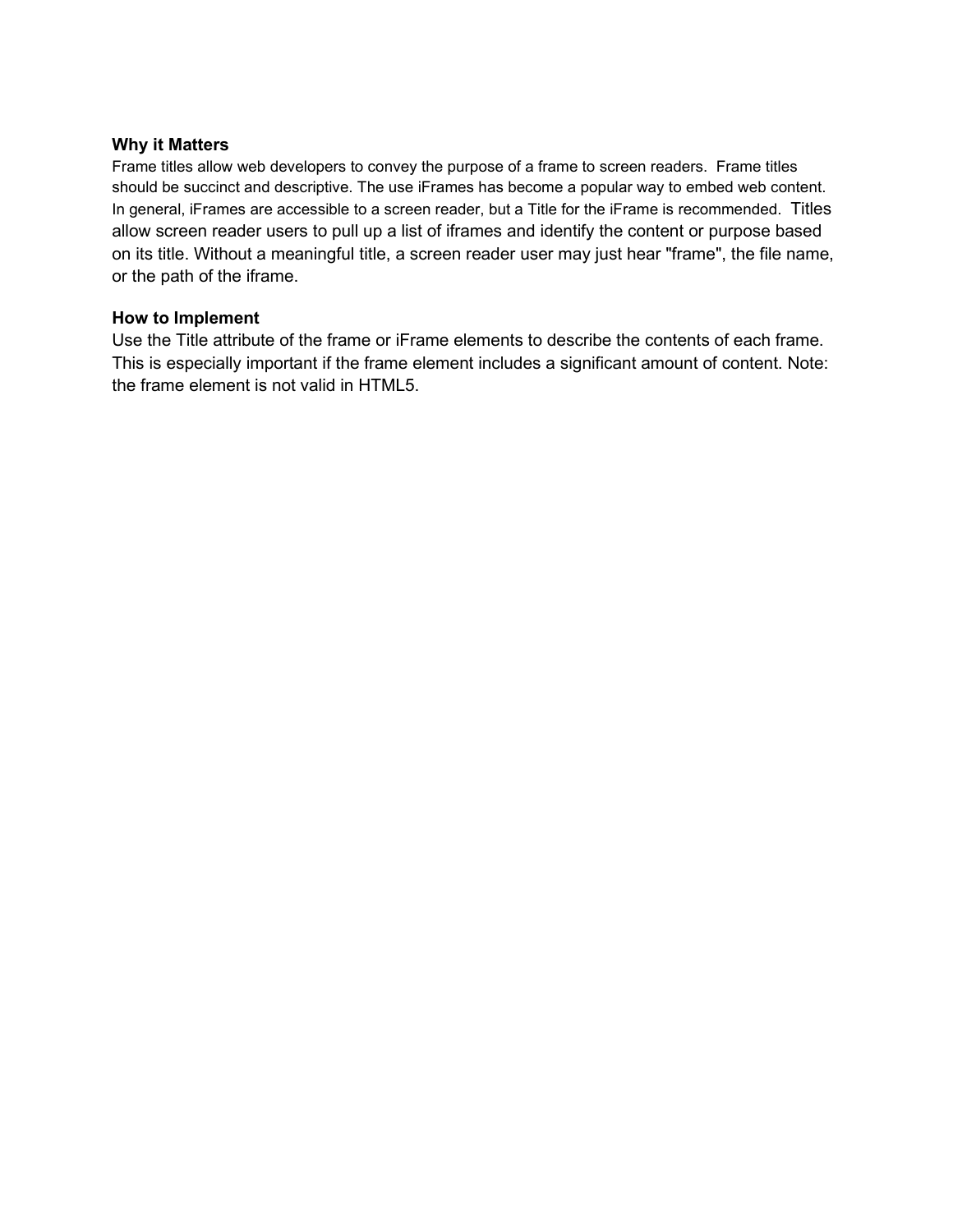# <span id="page-20-0"></span>**Miscellaneous**

# <span id="page-20-1"></span>**The page is readable and functional when text size is doubled**

Required

### **What it Means**

Text can be resized up to 200% without assistive technology without the loss of content or functionality. Text should not be clipped, truncated or obscured.

#### **Why it Matters**

Helps people with mild visual disabilities to increase text size on content so they can read it.

#### **How to Implement**

[WCAG provides techniques to ensure that text can be resized without loss of content.](https://www.w3.org/TR/2016/NOTE-WCAG20-TECHS-20161007/G179) When using other applications to deliver content, ensure the application properly supports text resizing up to 200%.

# <span id="page-20-2"></span>**The language of the page is identified using the HTML lang attribute**

Required

#### **Why it Matters**

The HTML lang attribute helps search engines return language specific results, and it is also used by screen readers that switch language profiles to provide the correct accent and pronunciation.

#### **How to Implement**

Identify the language of every page by including the lang attribute in the HTML element. <html lang="en"> indicates that an entire page is in English unless the lang attribute is changed for a portion of the content.

# <span id="page-20-3"></span>**Instructions do not rely solely on size, shape, color, or visual location**

Required

# **Why it Matters**

Sensory information is valuable to many viewers, but does not serve everyone adequately.

# **How to Implement**

Supplement sensory information with text-based information. "Use the green 'Next Step' button to continue" includes helpful sensory information as well as accessible text-based information.

# <span id="page-20-4"></span>**No content flashes more than 3 times per second**

Required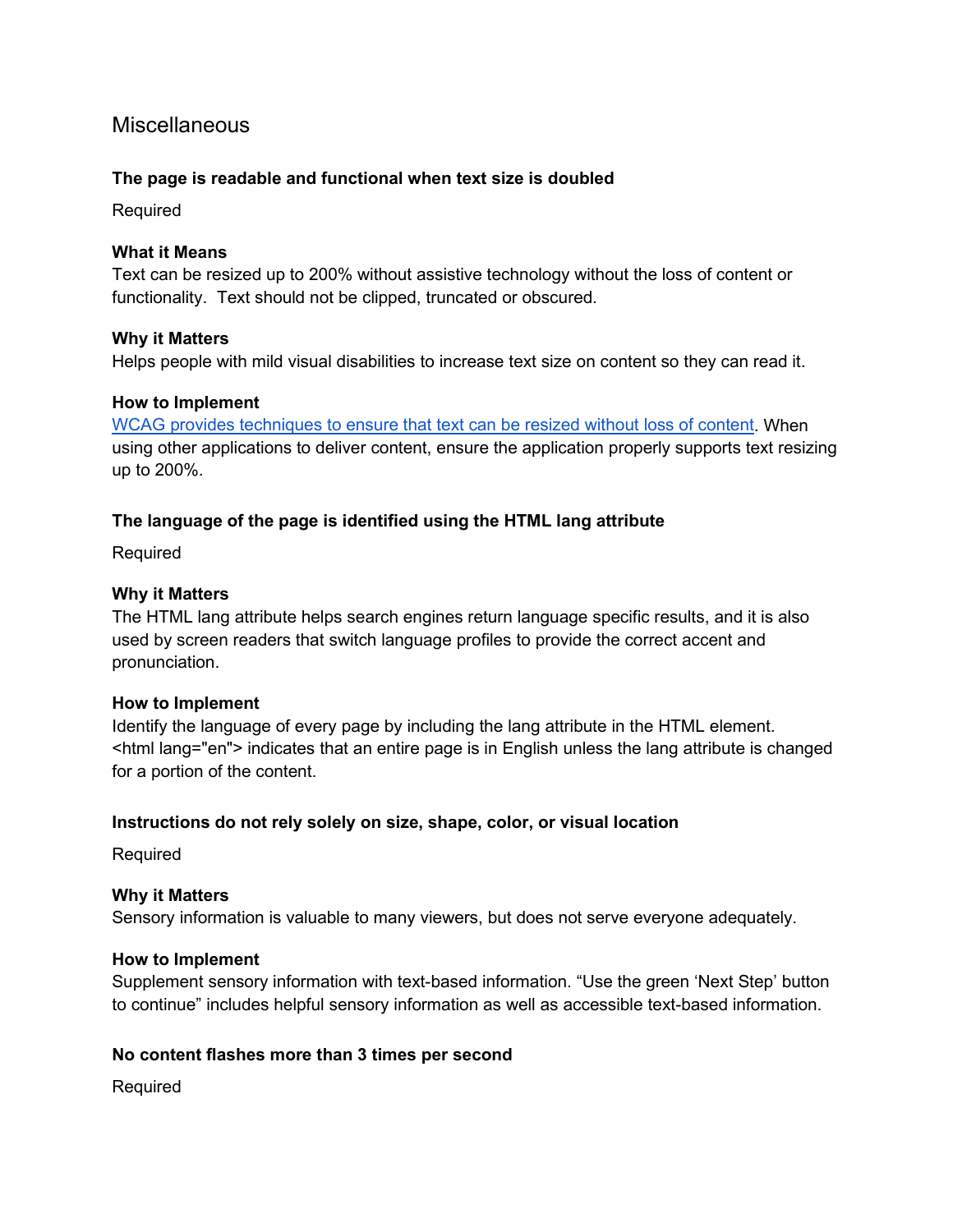### **Why it Matters**

Some people are susceptible to seizures caused by strobing, flickering, or flashing effects.

#### **How to Implement**

See the W3C quide on understanding [three flashes.](https://www.w3.org/TR/UNDERSTANDING-WCAG20/seizure-three-times.html)

### **Notes on Testing**

Manually review to confirm that no content flashed more than 3 times per second. In addition, the University of Maryland has created the Photosensitive Epilepsy Analysis Tool (PEAT) which is a free, downloadable resource for developers to identify seizure risks in their web content and software. See [http://trace.umd.edu/peat.](http://trace.umd.edu/peat)

#### <span id="page-21-0"></span>**If a page has a timing, the user is given options to turn off, adjust or extend the timing**

Required

#### **What it Means**

If page is available for a limited amount of time—such as in a carousel that automatically advances—options are available to give people more time when it is needed.

#### **Why it Matters**

People with disabilities such as blindness, low vision, dexterity impairments, and cognitive limitations may require more time to read content or to perform functions such as filling out online forms. If web functions are time-dependent, it will be difficult for some users to perform the required action before a time limit occurs.

#### **How to Implement**

<span id="page-21-1"></span>Techniques and failures are described on the [WCAG 2.0 Timing Adjustable guide.](https://www.w3.org/TR/UNDERSTANDING-WCAG20/time-limits-required-behaviors.html)

# **The page has a descriptive page title**

Strongly Recommended

#### **What it Means**

All HTML and XHTML documents, including those in individual frames in a frameset, have a title element in the head section that defines in a simple phrase the purpose of the document.

#### **Why it Matters**

Descriptive page titles help users find content, orient themselves within it, and navigate through it. Descriptive page titles help users to orient themselves within the site quickly without having to search for orientation information in the body of the page.

#### **How to Implement**

The title of each Web page should:

● Identify the subject of the Web page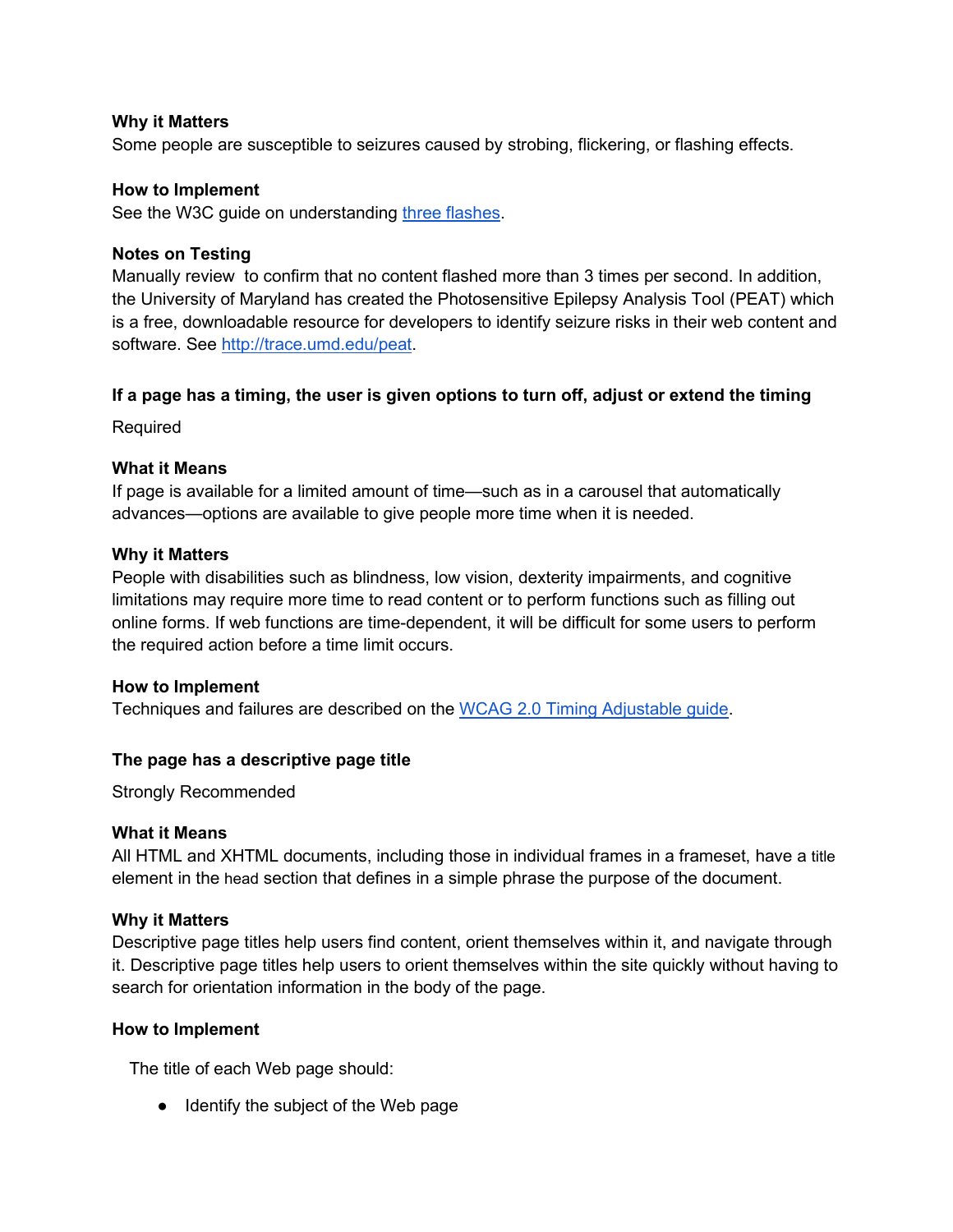- Make sense when read out of context, for example by a screen reader or in a site map or list of search results
- Be short

It may also be helpful for the title to

- Identify the site or other resource to which the Web page belongs
- Be unique within the site or other resource to which the Web page belongs

# <span id="page-22-0"></span>**Every page contains a link to an accessibility statement that provides contact information to get help if needed**

Strongly Recommended

# **Why it Matters**

An accessibility statement serves to important functions. First, it confirms a commitment to accessibility and signals compliance with the appropriate laws and regulations. Secondly, it provides a way for people with disabilities a way to communicate any problems they have encountered and get the help they need.

#### **How to Implement**

For more information on accessibility statements, see:

- [The Importance of an Accessibility Statement](https://www.essentialaccessibility.com/blog/accessibility-statement/)
- [Accessibility Statement Template](http://nda.ie/Resources/Accessibility-toolkit/Accessibility-Statement-Template/)

#### <span id="page-22-1"></span>**Multiple ways are available to find other web pages on the site**

Strongly Recommended

#### **What it Means**

In order to address the diverse needs of all users, multiple means should be provided for finding content on your website. Some people prefer search, others prefer navigation menus, and others prefer site maps. For some users the choice might be dictated by a particular method's ease of use.

#### **Why it Matters**

Some users might find that it's easier to use search than to operate a dropdown menu.

#### **How to Implement**

In addition to navigation, provide additional ways to find content including search and a site map.

# <span id="page-22-2"></span>**When appropriate, the language of sections of content that are in different languages are identified, for example, by using the lang attribute**

Strongly Recommended

# **Why it Matters**